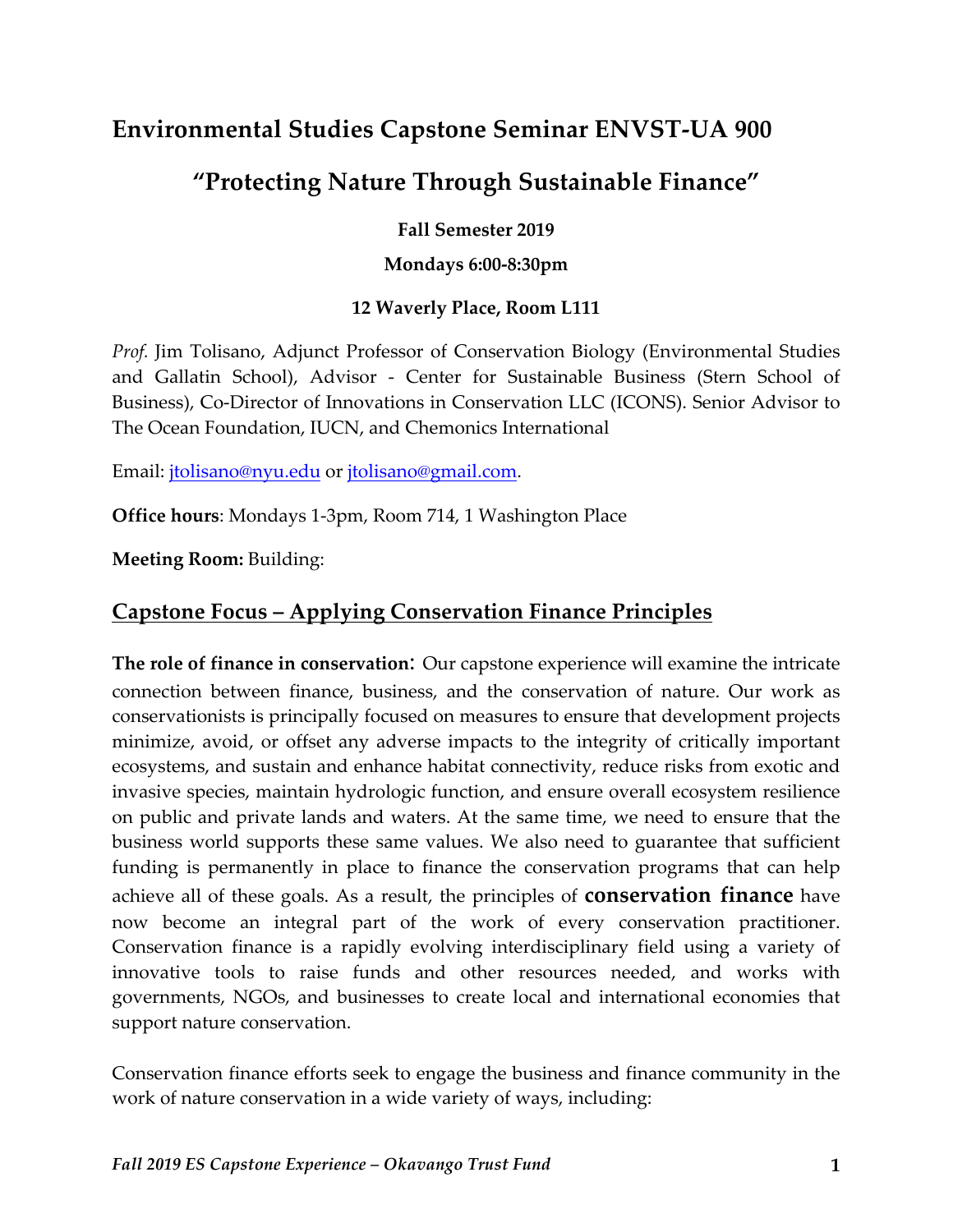- Within the public policy context, by allocating sufficient public resources and creating national government support for regulatory mandates that level and/or clarify the playing field;
- Within the financial sector, by creating commitments to banking, lending, and investment standards that work towards no net loss for biodiversity and ecosystems (NNL) and potentially net positive impacts (NPI).
- Within the capital markets, by driving financial gain and leverage to the corporate players who account for and avoid, minimize, or mitigate impacts to biodiversity, ecosystems, and scarce natural resources.
- On the ground, by creating incentives for individual producers in agriculture, forestry, tourism and related locate enterprises to adopt more sustainable practices; and,
- Within the supply chain, by reshaping the terms of demand and setting new standards for entire sectors of production.

The outcome from these new financial incentives, investments, and policies can result in a diverse, and potentially large source of funds for conservation programs. They can also reshape entire economies to be more sustainable and ecologically resilient. Our work in the 2019 Fall capstone experience will examine how these finance tools can be used to develop a specific conservation finance strategy for key biodiversity resources in a highly threatened natural area. In the course of our capstone project you will examine the principles, tools, and practice of conservation finance, and you will work as part of a team to develop a conservation finance proposal for a real world nature conservation project being implemented by Innovations in Conservation LLC (www.icons-group.com).

**You are contributing to ICONS Sustainable Finance Initiative (SFI)** – Innovating Conservation LLC (ICONS) is collaborating with several partner organizations, including The Ocean Foundation, Chemonics International, and the International Union for the Conservation of Nature (IUCN) to (a) engage governments, banks, impact investors, and businesses to adopt and apply safeguards in the financing and development of emerging environmental markets, and (b) develop integrated conservation finance programs with governments and civil society. The ICONS SFI also contributes to the policy changes necessary to motivate these sustainable investments, and the science required to support it. Your work in the 2019 capstone experience will produce a critical analysis of conservation finance practices being developed in one specific ecological context in order to establish lessons learned to guide the ICONS SFI. The students in the capstone experience will work together as a cohesive team to select one ecological context and then carry out the research necessary to describe the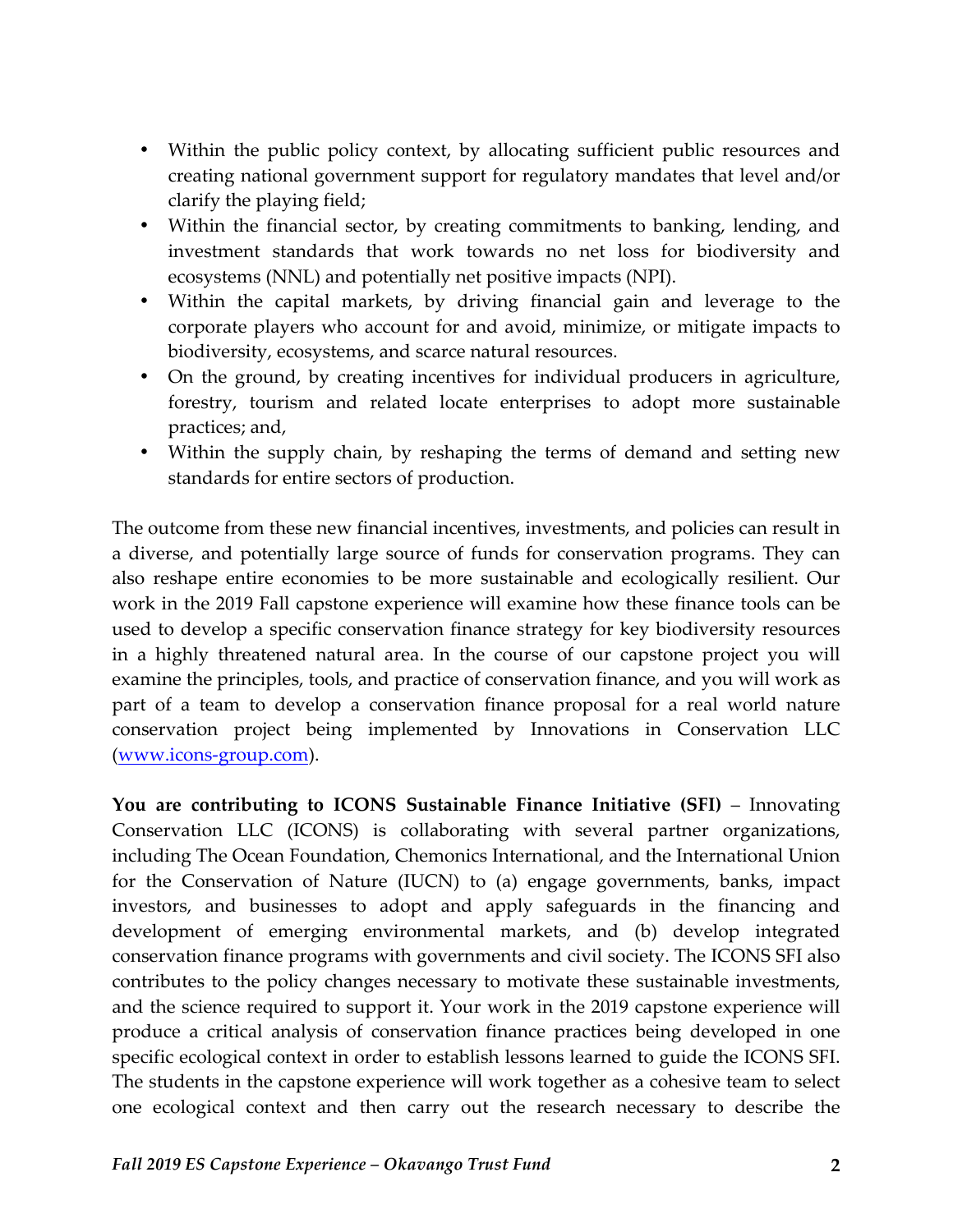characteristics of a sustainable finance program for the country or region in which their research is focused.

### **Your Project Site**

The collaborative student team will collectively select **one project** from the following three options:

- 1. Develop a finance strategy to support the marine conservation work being carried out by the province of Yucatán, México – your work will support The Ocean Foundation's Caribbean Marine Research and Conservation Program **https://www.carimar.org/)** (*this focus will require the capacity to review some research materials in Spanish*)
- 2. Develop a finance strategy to support key marine protected areas of western Cuba, with a particular focus on managing impacts from tourism, and artisanal and commercial fisheries. your work will support The Ocean Foundation's Caribbean Marine Research and Conservation Program - **https://www.carimar.org/)** (*this focus will require the capacity to review some research materials in Spanish*)
- 3. Develop a finance strategy to support a new trust fund designed to strengthen local livelihoods, biodiversity conservation, and sustainable infrastructure development in the Okavango river basin in Angola-Namibia-Botswana. – your work will support the OKACOM-Resilient Waters-ICONS trust fund program (**http://www.okacom.org/okacom-commission** and **https://www.chemonics.com/projects/clean-water-resource-conservation-angolabotswana-namibia/)**

Thus, the full group of students enrolled in the capstone seminar will collectively select **one** of these project areas and then carry out the research and planning work necessary to prepare a proposal for a conservation finance project to support the on-going ICONS work in that site. Your proposal may include recommendations to strengthen lending and investment practices; leverage funding from traditional corporate developments; stimulate "green" businesses; or other innovative methods to increase the amount of funding available to meet the nature conservation goals of the larger ICONS work I the area.

### **The Work You Will Produce**

Students in the capstone will divide into three teams, with each team taking on the tasks to research, document, and report on one of the following topics: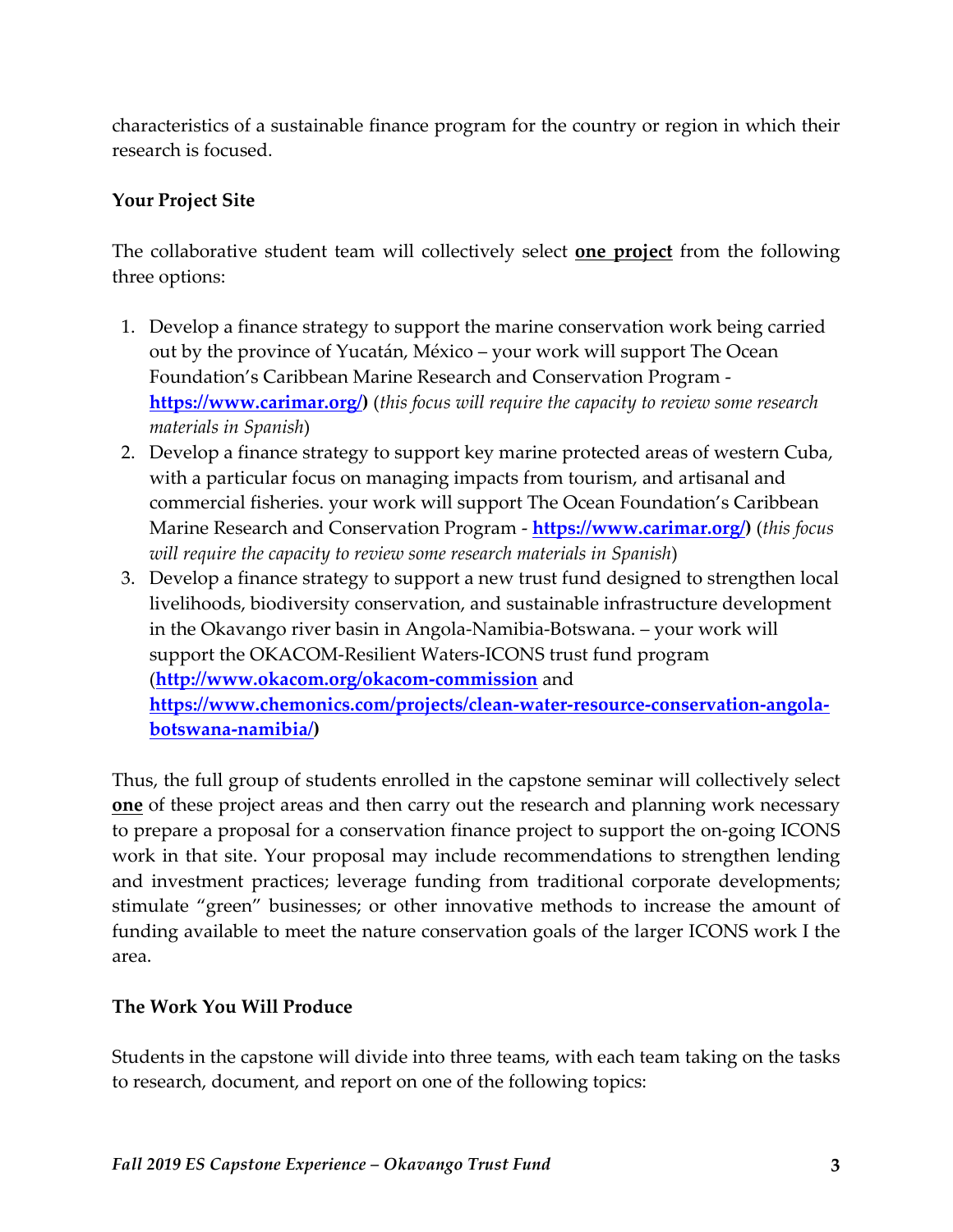- 1.0 *The Business Case team*  The members of this team will develop a business case for the proposed conservation finance strategy. This work will include describing the social, cultural, institutional/legal, and economic context in which the proposed conservation strategy will be developed. What are the principle threats and challenges to biodiversity in the area of the project, and how do these social, cultural, institutional/legal and economic factors either drive these threats, or represent an opportunity to mitigate them?
- 2.0 *The Finance Strategy team* The members of this team will develop the instruments that will raise funds to support the conservation work, and encourage sustainable business practices in the project area. What sources of funding currently exist to support the proposed conservation actions, and what is the gap in funding that must be filled to ensure permanent conservation of cultural and biological resources? What new funding sources can be developed and accessed to eliminate existing financial gaps and ensure the permanent conservation of cultural and biological resources? How can sustainable banking and investing standards make a difference for nature? What measures can be used to leverage funding for conservation from extractive and other mainstream businesses? What innovative or "green" businesses are taking hold in the affected area, and what measures can be put in place to further expand and strengthen these sustainable business ventures? What role can philanthropy, donations, loans, and other development funds play in this process? What should be the role and place of government in these financial strategies? What lessons can be learned from microfinance, smallholder finance, investment banking, and other entrepreneurial efforts to incubate "green businesses"?
- 3.0 *The Communications, Marketing, and Education team* The members of this team will outline the program and tools to be used to inform and engage stakeholders and the general public, the business community, and other potential partners and collaborators in the finance strategy. Your team will describe the materials to be developed to build dialogue and support for the conservation finance strategy being proposed.

**In sum, you are writing** *a proposal* **for a conservation finance project that will enhance the work being carried out by ICONS and its partners in the project area**. The three teams will work collaboratively to propose a finance strategy that can fill the financial gap, encourage sustainable business practices, and create a sustainable conservation initiative. The finance strategy will identify and prioritize the most promising conservation finance tools that can ensure that sufficient funding is available to support the nature conservation goals in the project area over the immediate and long term.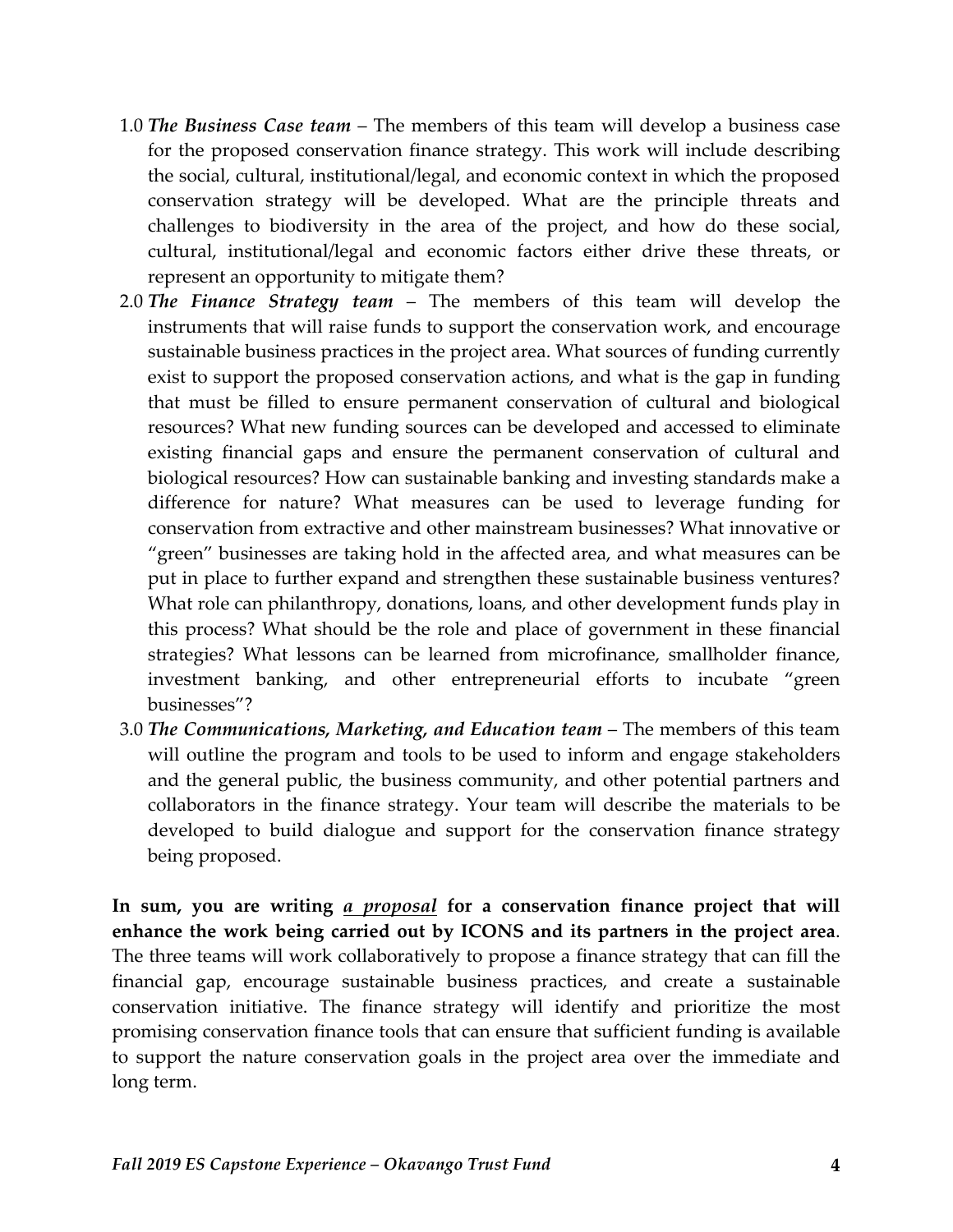You must send me an email prior to our first class on September 16 with your preference for the project area focus and for the team on which you want to work. I will then tally the preferences and we will confirm the choices at the beginning of our meeting on September 16. Please include a second option for your preferred team to help in this selection process.

## **LEARNING GOALS:**

The capstone experience will allow students to:

- Develop familiarity with social and natural science literature on biological diversity, nature conservation, sustainable natural resource uses, environmental economics, and conservation finance.
- Develop familiarity with social and environment standards used by international and local banks to manage impacts to biodiversity and natural resources, including the Performance Standards of the International Finance Corporation, the Equator Principles, and green credit policies of selected national governments.
- Develop familiarity with trade agreements used to manage impacts to biodiversity and natural resources.
- Define the components of a conservation finance strategy and evaluate marketbased alternatives to generate revenues to support conservation programs.
- Identify and evaluate biological and social indicators that can be used to determine the effectiveness of sustainable finance policies and practices.
- Articulate solutions to conservation problems using marketplace tools.

**Class Outputs**: Each group will produce a final project assessment that includes a written report; visual summary of the key points included in the report (using PowerPoint); and a formal presentation of project results to an audience of your peers. The format for the written report will be elaborated in class during weeks one and two. The PowerPoint formal presentation will be delivered during the final week of the semester to an audience including other ES capstone students; representatives from the organizations engaged in the ICONS SFI program; NYU faculty, and interested community members. The presentation will be approximately 25 minutes in duration, including time allocated for questions and dialogue.

**Intended Client**: The results from this project will contribute to one of the on-going projects being implemented by ICONS and its global partners, including international and local NGOs, governments, development finance institution. The project will provide a model for conservation finance that can be shared with banks, impact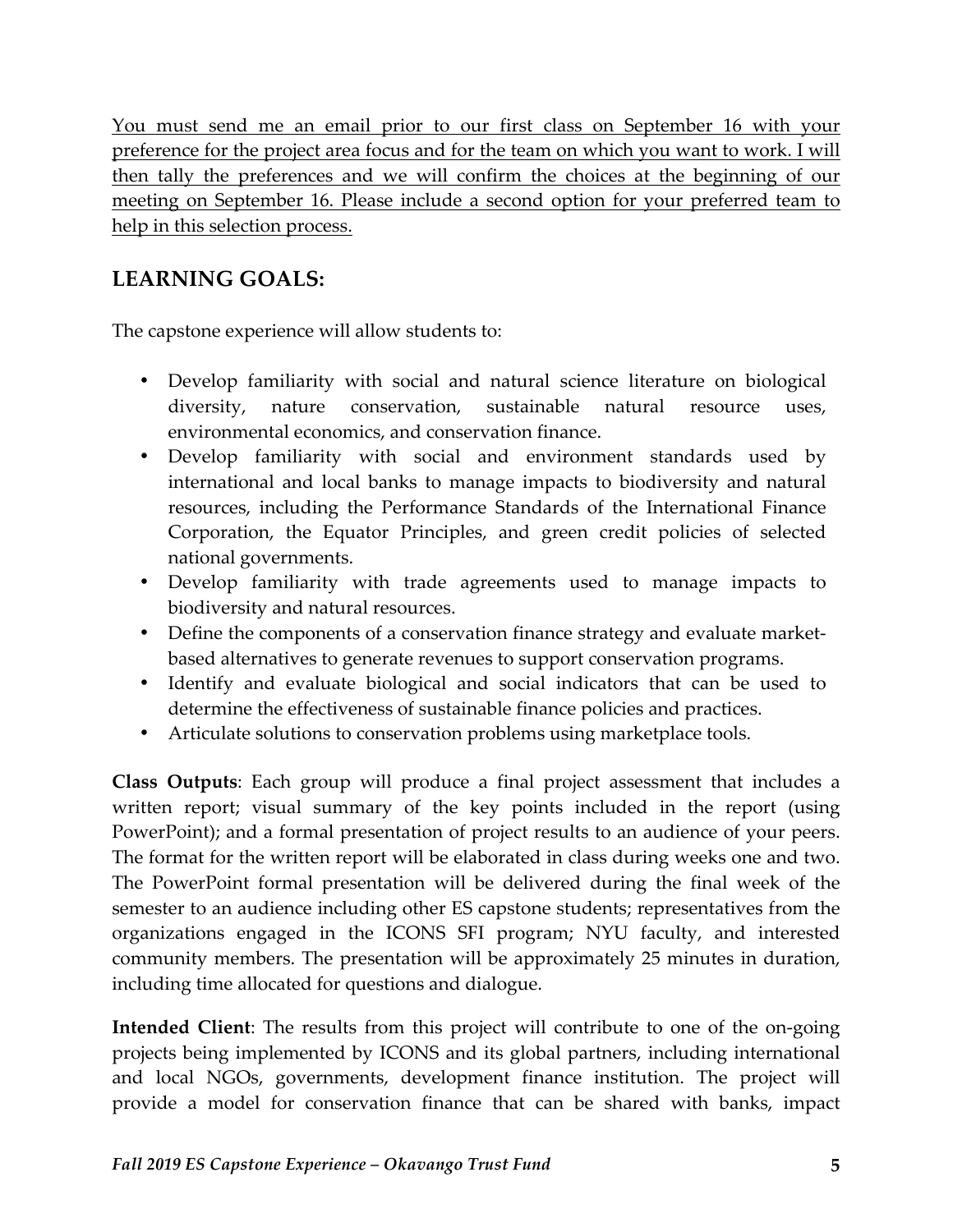investors, businesses, and private landowners to understand ecosystem and natural resource-based income opportunities from traditional and emerging markets.

**Statement of interest**: Students interested in participating in the project should have completed coursework in environmental science, conservation biology, and economics, with a demonstrated interest in the use of business and market tools to advance conservation.

# **Class Structure and Content**

We will meet for at least 10 sessions during the course of the semester (thus we will not necessarily meet every week.) Our meetings will be divided into a 1.5 hour discussion and topic exploration period, followed by a 30 minute project work session in which each team will have time to consult and advance their respective research topics, and work on the final collaborative presentation.

The first 60 minutes of each weekly meeting will be led by me and devoted to a concise overview of a specific conservation finance topic that may offer tools or technical support to the finance proposal you will develop over the course of your capstone experience. Each topic covered represents a key instrument or element in the practice of conservation finance. You will be assigned selected reference materials to help you prepare for each week's topic, and the reference materials will be made available in a topic folder in the "Resources" tab on our NYU Class page. You are strongly encouraged to study these references before arriving to our class work session.

*Starting with our 2nd class meeting, the second 45 minutes of the class will be led by a student in the capstone seminar. The student leading this session will prepare a short activity designed to engage fellow students in a practical analysis of the week's topic, and include at least 3 questions that can guide a deeper dialogue on the topic. A sign-up sheet will be provided during the September 16 class in which students will select a topic and the week in which they want to lead the class in this discussion. The student leading this session should submit their proposed activity and 3 questions to me at least 48 hours before the class begins.* 

The final 45 minutes of each class will be devoted to work by each team on their respective sustainable finance research tasks. The teams will use this time to explore ways to incorporate some of the ideas from the class sessions to develop research questions and strategy; review achievements; identify and mitigate obstacles and challenges to your research; and communicate with other teams to ensure that each team project will fit seamlessly into the final presentation and report.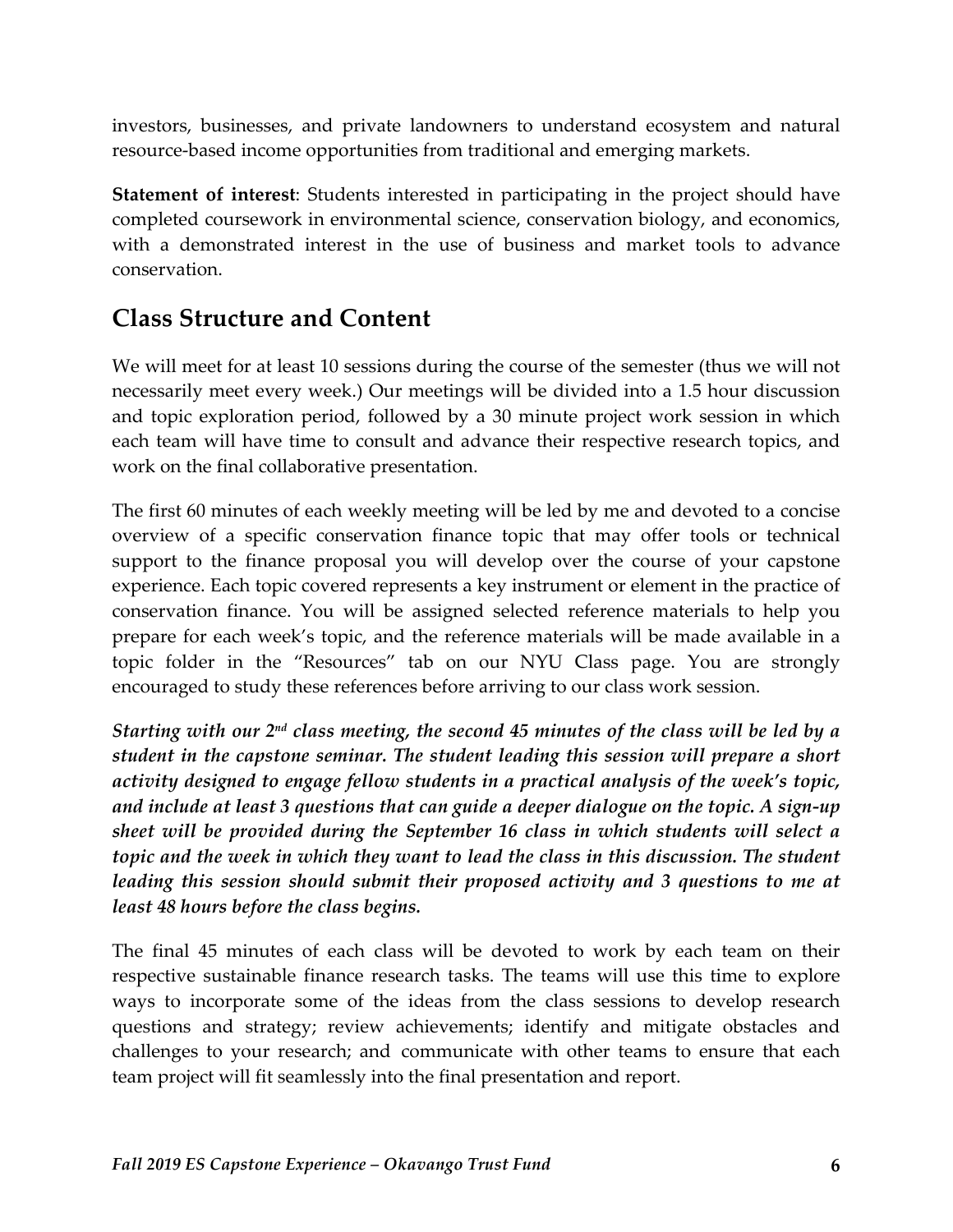**Preparing for Classes**: Selected reference materials for each class topic are available under the topic heading in the "Resources" section of our NYU class page, and students are encouraged to study these before each class meeting. *Each student is expected to provide everyone in the seminar with a list of any additional readings or other materials that they feel are necessary to support the class sessions they will lead. Any supplemental materials must be distributed to everyone in the capstone at least 2 days before our class meeting.* 

**Project update reports**: Each team will prepare and deliver to the instructor a 1-page status report on work accomplished, and present a concise status summary to the full team at the beginning of the  $4<sup>th</sup>$  and  $9<sup>th</sup>$  class meetings. The status report will summarize accomplishments, obstacles and challenges, and a proposed strategy to complete the project work. The class will then offer collaborative advice to individual groups to help them mitigate obstacles and challenges, and we will use these reporting sessions to ensure that each team project is continuing to fulfill the overall class objectives.

**Getting the Message Across**: We will dedicate our final meeting of the semester to consolidating and finalizing the content of your group's assessment, and preparing oral and visual presentation materials to communicate a concise, but thorough synopsis of your findings. We will work with public speaking and communications skills to strengthen your ability to communicate technical information in a public setting.

*A great deal of self-directed, independent work is expected in this course. You should anticipate and allocate time for meetings with your team outside of our formal class meeting times. These supplemental meetings will be essential to keep pace with the work needed to advance the team project.*

## **Assignments/Products – Formats – Grading - Policies**

Your final grade for the capstone experience will be determined through an assessment of five factors:

# *1. Class Preparation / Attendance / Participation / Effort – 20% of final grade*

Preparation and attendance are expected for all class meetings. Your participation will be evaluated according to substance and regularity of contribution to in-class discussion, respect for classmates, and support for project team members' needs. Your effort will also be evaluated by receptivity to new skills and ideas, responsiveness to the needs of the client, collaboration within groups, and a demonstration of your understanding of the subject matter expertise over the course of the term.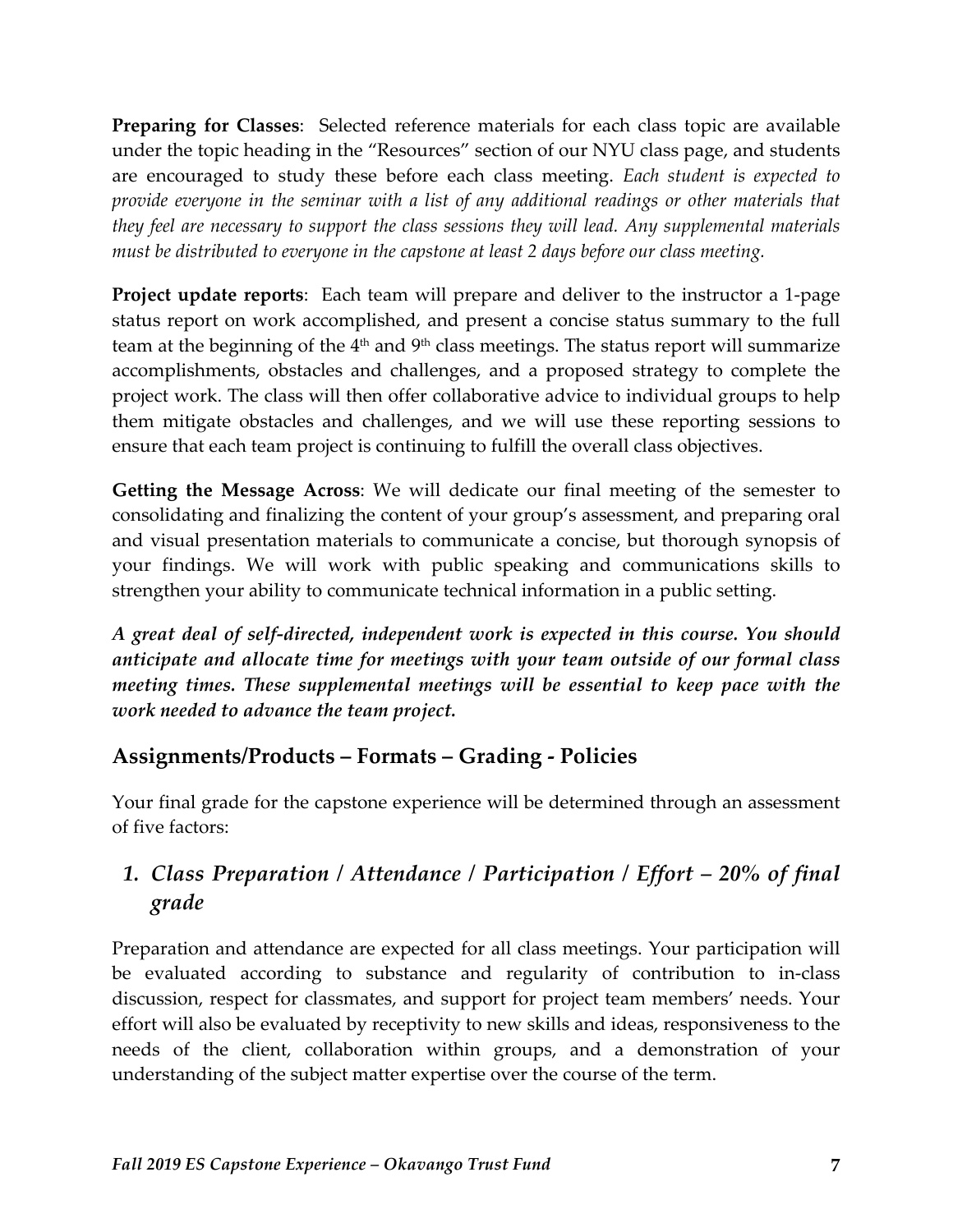Team update reports (10-minute oral presentation) are considered as part of your class participation grade and are due on during classes 4 and 9.

### *2. Work Plan – 5% of final grade*

In week one we will outline the focus and tasks for the semester project and form 3 teams to respond to the specific themes within the project. Each team will then work collaboratively to produce a concise work plan for the topic your Project Team seeks to address. This plan will include an introductory summary that explains the purpose of your team's initiative; how it will fit into the overall semester project; and a description of the research strategy you will follow. The plan will also include a table showing your proposed work schedule, with dates, milestones, and individuals responsible for each milestone. The Work Plan serves four primary functions:

- It will provide context and background for the research work your group is doing;
- It will define the outputs you will produce from your work (e.g., the "deliverables");
- It will provide a map or blueprint for how you plan to achieve the outputs and results your team will produce; And,
- It will describe each person's specific role and responsibilities in other words, what each person in the group will to do achieve your team's results. Your personal work plan should sync with and support the proposed outcomes for your team, and for the cumulative class project report.

### *The team Work Plan is due at the beginning of Class 3*.

## *3. Class Discussion – 5% of final grade*

Each student will sign up to lead 1 class session during the semester. Each session must include at least three questions that will help us deepen our understanding of the week's selected topic. The student leading the discussion session must also identify and distribute 3 additional resources (readings, videos, etc.) on the topic of the day prior to the team meeting. The additional resources must be different from those assigned, and must be sent to everyone in the capstone at least 24 hours prior to our team meeting time. The student leading this discussion session can, if they wish, also choose to include an activity that engages the entire class in a way that will further enhance our understanding of the topic. Examples of activities could include short exams; hands-on construction, drawing, or writing projects; games; role-plays, or on-line research. Activities can be assigned individually, in small groups, or to the entire group. Each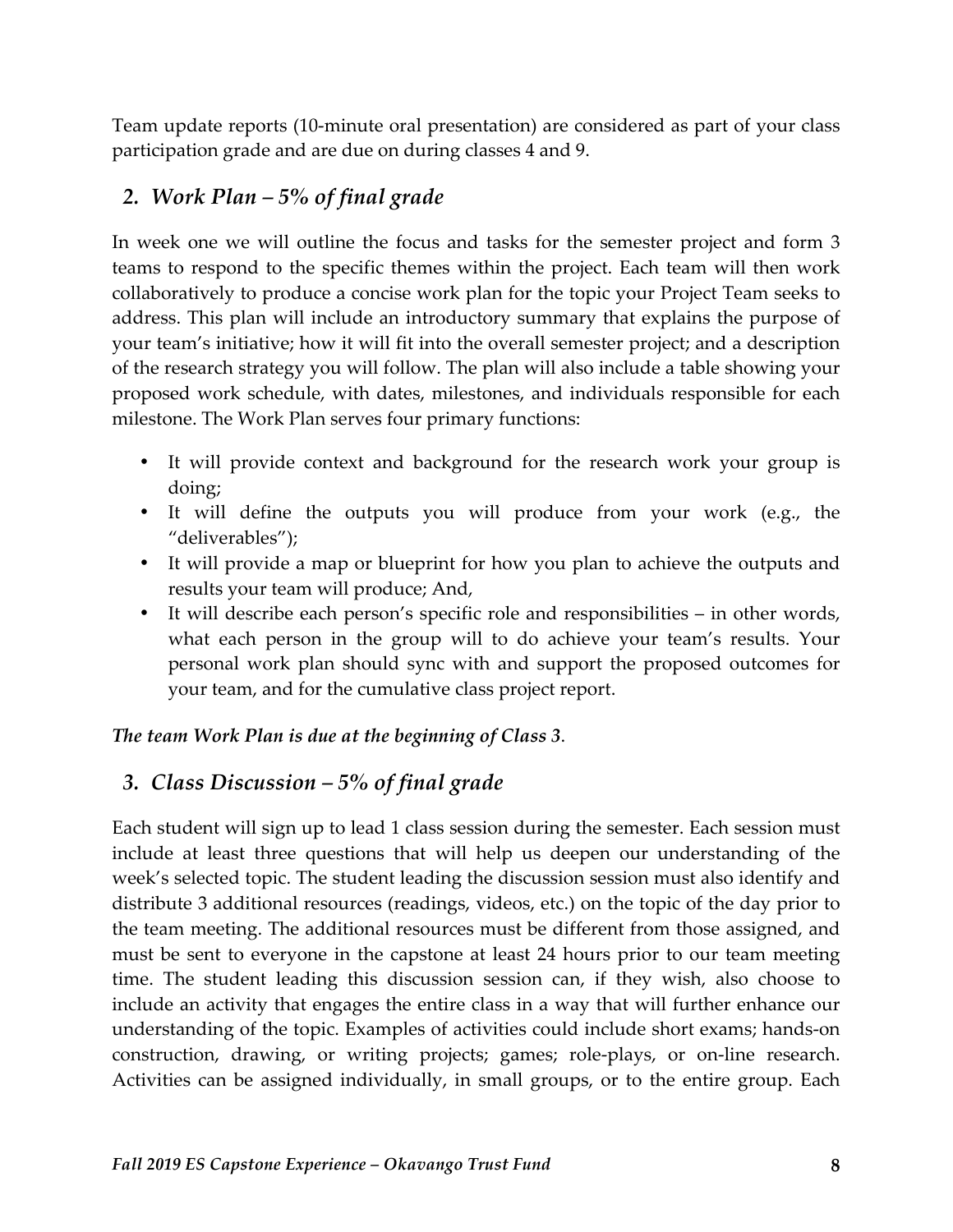student-led discussion will be graded on organization, presentation, and engagement of the class.

## *4. Interim Written Project Status Reports – 10% of final grade*

Each student team will submit a written status report on the work their team has completed towards the final presentation and the final report. The status report will include a summary and analysis of the following factors:

- A summary of the work completed to date by each student on the team
- An analysis of the information and results found to date.
- A summary of obstacles, constraints, or limitations encountered in completing the research work to date, and a description of actions to be taken to overcome or mitigate these constraints.
- Proposed next steps to complete the research and prepare for the final presentation and final report.
- A list of references, resources, or individuals contacted to support the research to date.

*The first interim project status report is due at the beginning of the 4th class (October 7). The second interim project status report is due at the beginning of the 9th class (November 18).* 

## *5. Final Presentation – 25% of final grade*

A formal presentation will be delivered at the end of the capstone to an audience including representatives from the client NGOs, stakeholder groups, other project participants, ES and other faculty, and interested community members. The final presentation will be made by the entire class. Thus all 3 teams must collaboratively develop a unified presentation summarizing each group's results. The unified presentation should provide a summary of findings and recommendations that can help advance the semester project. The presentation will include a 25-minute oral summary supported by PowerPoint or other visual media, as appropriate. The PowerPoint will serve as a concise visual summary of the content of your final report. It should include a maximum of 25 slides. The presentation will be graded on the quality, appearance and content of presentation; preparation and delivery of materials; ability to work as a team; and responses to audience questions, objections, and concerns.

## *6. Final Project Report – 30% of final grade*

Each group will contribute to the production of one coherent, synchronized final project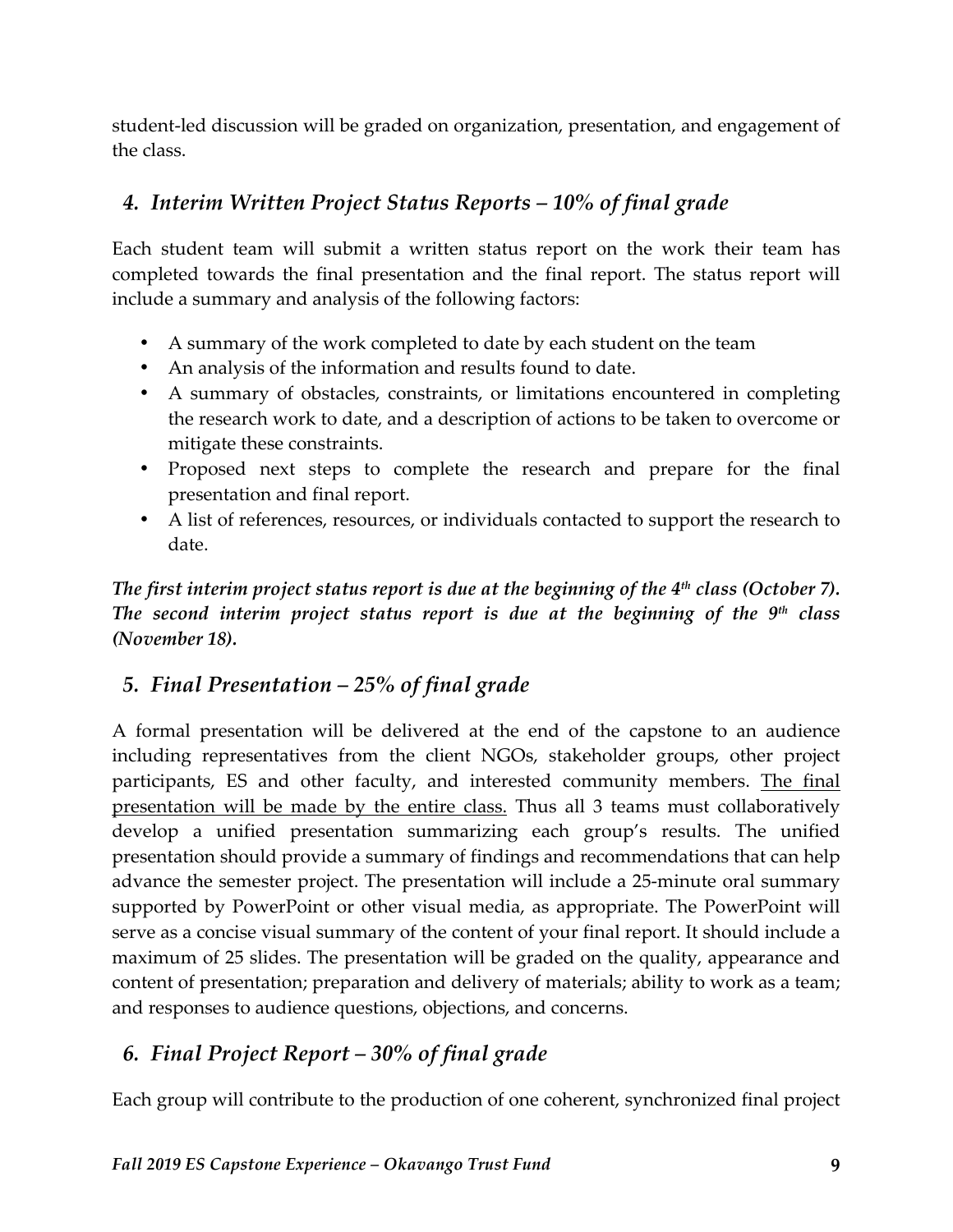report. *The final report will be structured as a proposal that can be submitted to funders or potential project partners in order to obtain financial or other resources, or institutional support for a specific conservation finance project*. The final report should describe the specific work carried out; the results derived; lessons learned from your experience; and recommendations for follow-on actions that can be carried out to further develop the work that you have started. The team report can be organized and structured in any fashion that the class chooses. However, the report can only be a maximum of 25 pages in length and should include, at a minimum, the following information:

### **Executive Summary** – a 1-2 page summary of the key points included in the report

**The Business Case** – The business case answers the question, "what results can we expect from investments in our proposal?" It explains how you have evaluated the best revenue opportunities; the most viable alternatives for achieving these opportunities; and the resources you will need to make it happen. The business case will also include a clear and thorough description of the context of your proposed project – the ecology and biodiversity at stake; social and cultural conditions; livelihoods and economy; and institutional, legal and policy framework. It will also include a description of the key conservation risks, threats, and opportunities in the selected project area. The description of the context for your project will be essential in order to understand the impacts you hope to make, and to show how your project will make a positive difference, and demonstrate why it will succeed. It has many uses, including convincing potential funders, project partners. or other stakeholders that developing a business plan and financial strategy is worth the effort. It will also show where you have gaps that are likely to slow or impede your efforts. There is a great deal of information on line to guide you to prepare a business case, if you are unfamiliar with the process, but the key steps are to (a) make certain you have identified and prioritized income opportunities that are truly achievable; (b) analyzed all possible alternatives to accomplish your opportunities; (c) provided evidence to support your decision to purse one or a couple of opportunities; and (d) outlined an implementation strategy that will get you there.

**The Finance Strategy** – In this section of the report you will describe the specific activities your project will carry out and show how they will increase the opportunities for conservation success by either creating new funds to pay for conservation work, or strengthening the sustainability of local economies and livelihood opportunities. This is the heart of your proposal, and it should help your audience understand the following:

• What are the ecological threats, challenges, needs, and opportunities in your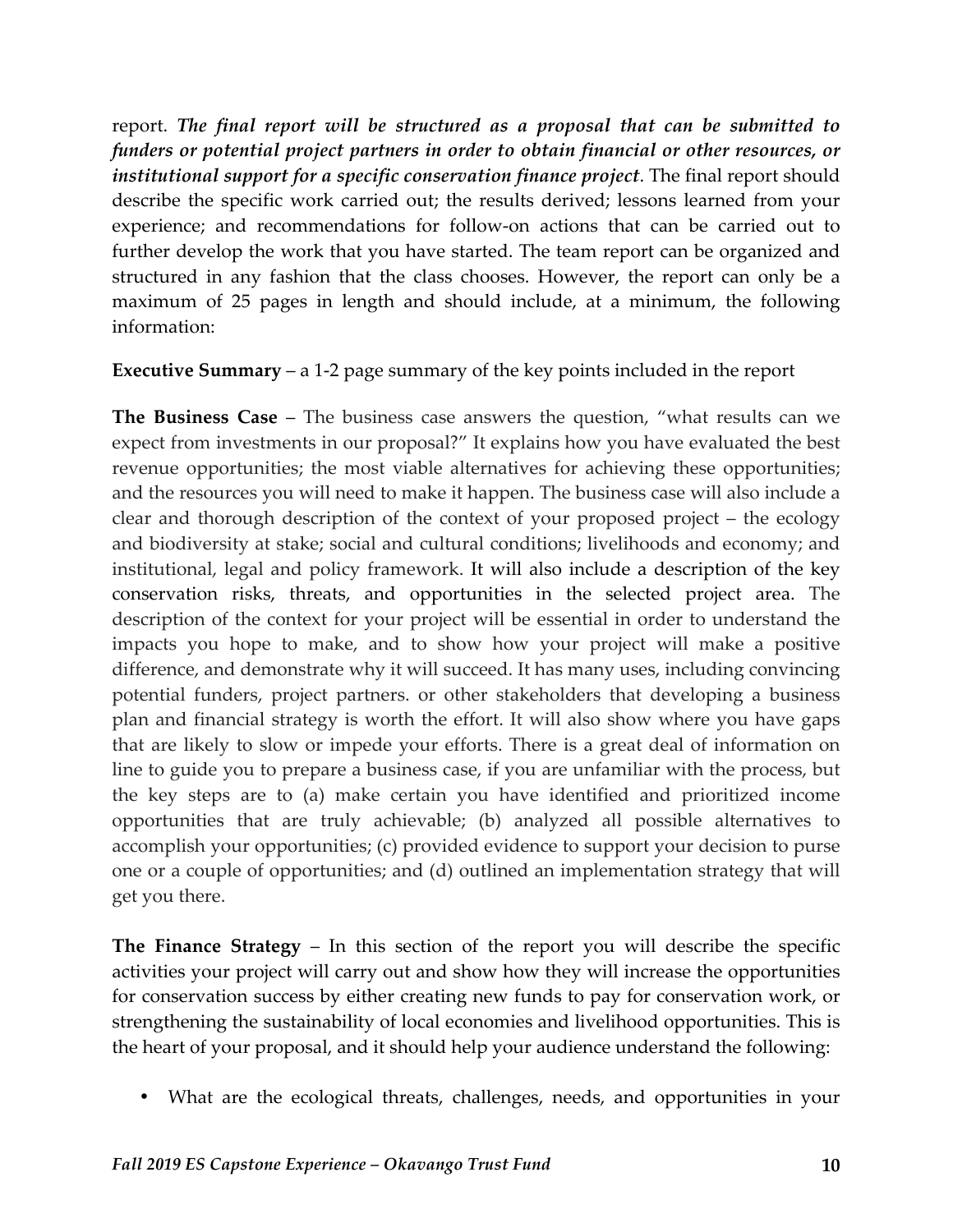project area? What technical, institutional, and financial resources presently exist to support these needs and opportunities? What financial gaps exist that may constrain the achievement of these needs and opportunities?

- What responsible banking, investment, and other conservation finance measures are already in place in your project area, and how can these be strengthened or further developed? What other financial mechanisms can be used to achieve the conservation goals? What evidence is available to help prioritize these finance opportunities, and estimate the potential return that could be realized?
- What will your proposal cost to develop and implement, and what are the specific benefits you expect to see after implementing your proposed strategy? What are the critical factors we must monitor to demonstrate success?

Be certain to show any changes needed to achieve these recommended next steps – institutionally, socially, and financially.

**Communications, Marketing, and Education Program** – In this section, you will describe the methods and measures you will use to inform funders, institutional partners, and potential beneficiaries of the details of your proposal. This strategy includes the methods you will use to attract investors and funders to support your strategy; and to get people in the project area to participate and take advantage of the opportunities you are creating. Your strategy should include samples to demonstrate the type of communication, marketing, or education campaigns you will use to create interest and support for your project.

**Conclusions and Recommendations** – A summary of the Business Case, Finance Strategy, and Communications program. (*recommendation*: 2-4 pages)

### **References**

### **Individuals contacted** (if appropriate)

**Appendices** – include here charts, graphs, survey instruments, or other materials that are supplemental to, but supportive of the main body of the proposal. This information is not counted towards the total length of the document.

## *7. Self Assessment - Your Lessons Learned (5% of final grade)*

At the end of the capstone experience each student will submit a 1-page summary outlining the contributions they made to the collaborative final project, and summarizing your personal lessons learned from the challenges and successes of your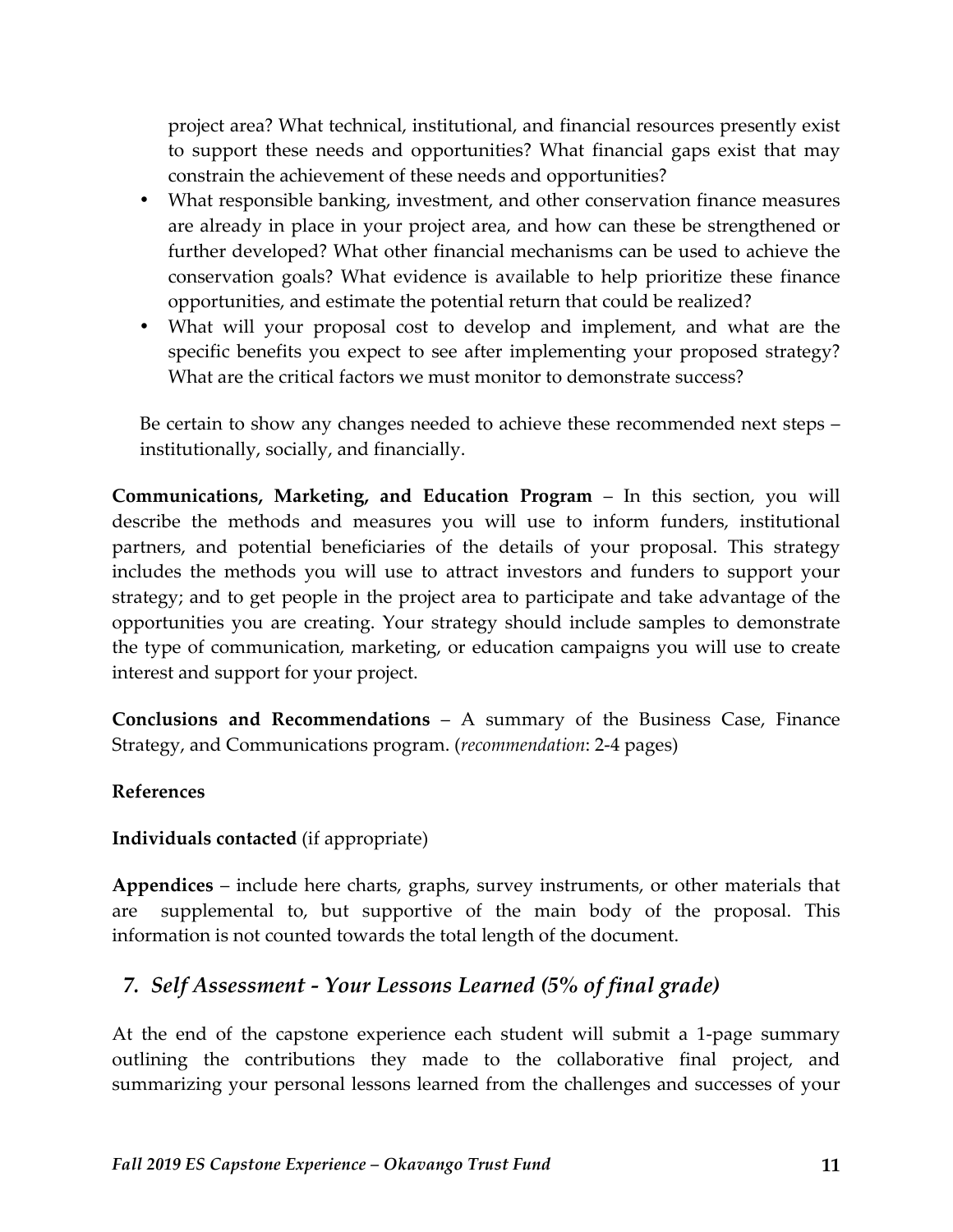capstone work. Your Self-Assessment should also include your determination of how you anticipate using or including your lessons learned in your future studies, work, or life investigations.

--------------------------------

### **The Final Proposal, PowerPoint and 1-page Self-Assessment summary is due by noon on December 13, 2019**.

**Formats**: All written materials will be submitted on standard letter-sized paper format, using Times-Roman 12-point font, with 1.5 spacing and 1 inch margins. Citations from peer-reviewed or published materials are essential and must be formatted as endnotes. Citation style will be MLA format. Citation pages do not count against maximum page limits for written products.

Visual presentation material will be in Microsoft Office PowerPoint format.

### **Attendance and Other Class Policies**

Attendance will be taken for all classes, and students are expected to attend all classes on time. You must notify the instructor ahead of time if you will miss a class for any reason, and you are still expected to complete any assignments for each class. Because coursework will be cumulative, any material missed due to absences must be made up for the following week. More than one unexcused absence will result in a loss of one grade level.

As the culminating experience in your Environmental Studies major, the performance expectations for the Capstone Seminar are very high. Successful performance in the class requires a significant amount of self-initiated research, synthesis of research across multiple disciplines, and clear communication of complex, applied topics. As such, you are expected to read all of the reading closely, actively discuss it in class, and apply the practical and analytical skills learned during your undergraduate career.

**Plagiarism Policy** - Plagiarism results in failure of the class. It includes: copying sentences or fragments from any source without quotes or references; not citing every source used in your papers; citing internet information without proper citation; presenting someone else's work as your own; or inadvertently copying verbatim from any source.

**Other Policies** – There are no "extra credit" assignments available. You are expected to be considerate of everyone else in the class, and any chatting, texting or web-surfing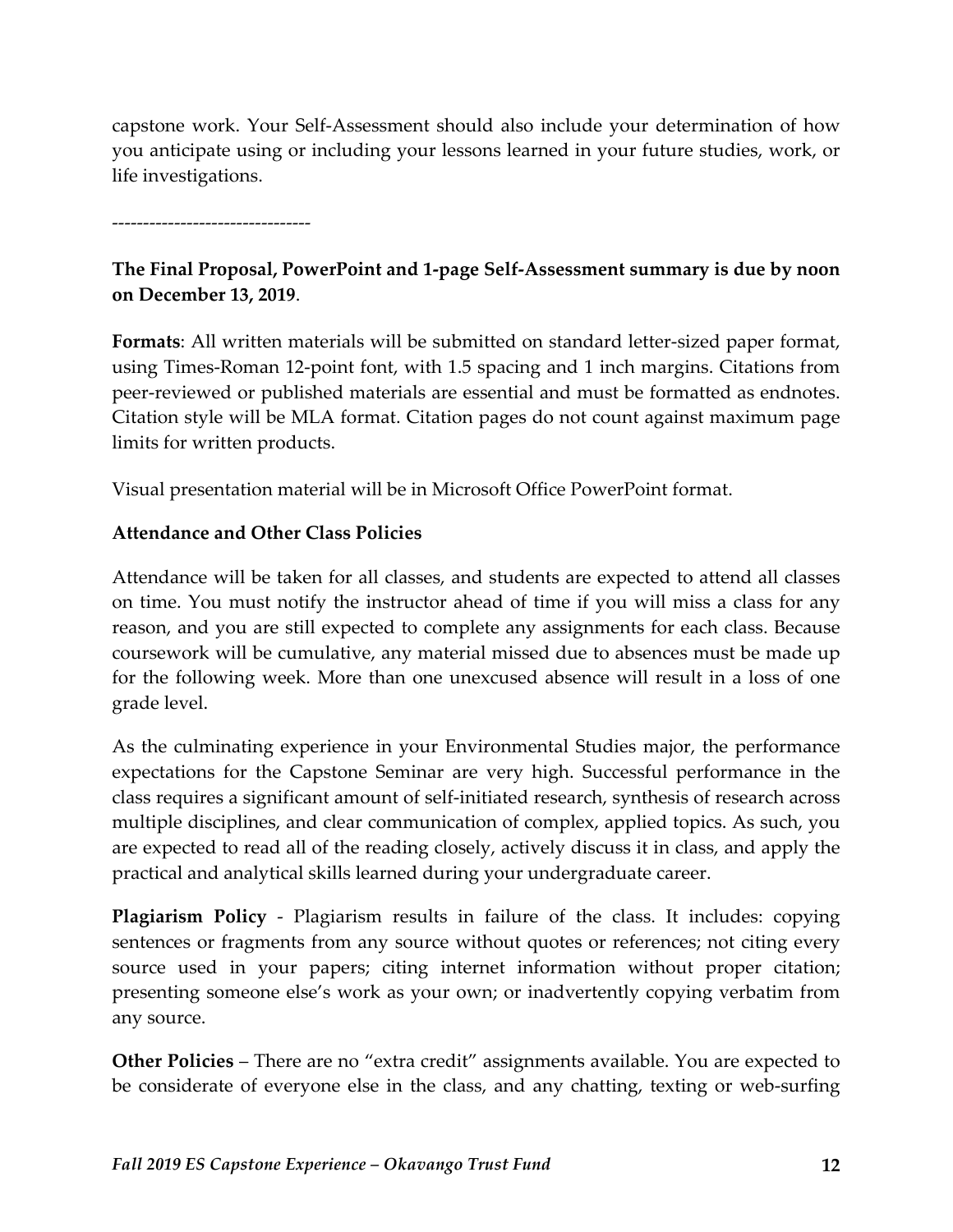will result in you being asked to leave the class.

#### **Contacting the Instructor**

Email is the preferred option to contact me (jat10@nyu.edu or jtolisano@gmail.com). I will do all I can to get back to you as soon as possible.

#### **Other Class Guidance**

Effective Presentations - We will assign short readings and include at least one class session to support best practices in creating PowerPoints, designing visual aids, and providing effective public speaking skills, or other aspects of a successful presentation.

Methods for Pursuing Environmental Research - The instructor will recommend written and other resources on basic referencing, statistical analysis, research methods and analysis. It will be your responsibility to work with these resources and seek guidance through consultation with the instructor or other experts for areas in which you have questions or want to further develop your skills.

Resources for Group Collaboration - The NYU Classes discussion board will be used as a tool to stimulate class discussion and require active participation.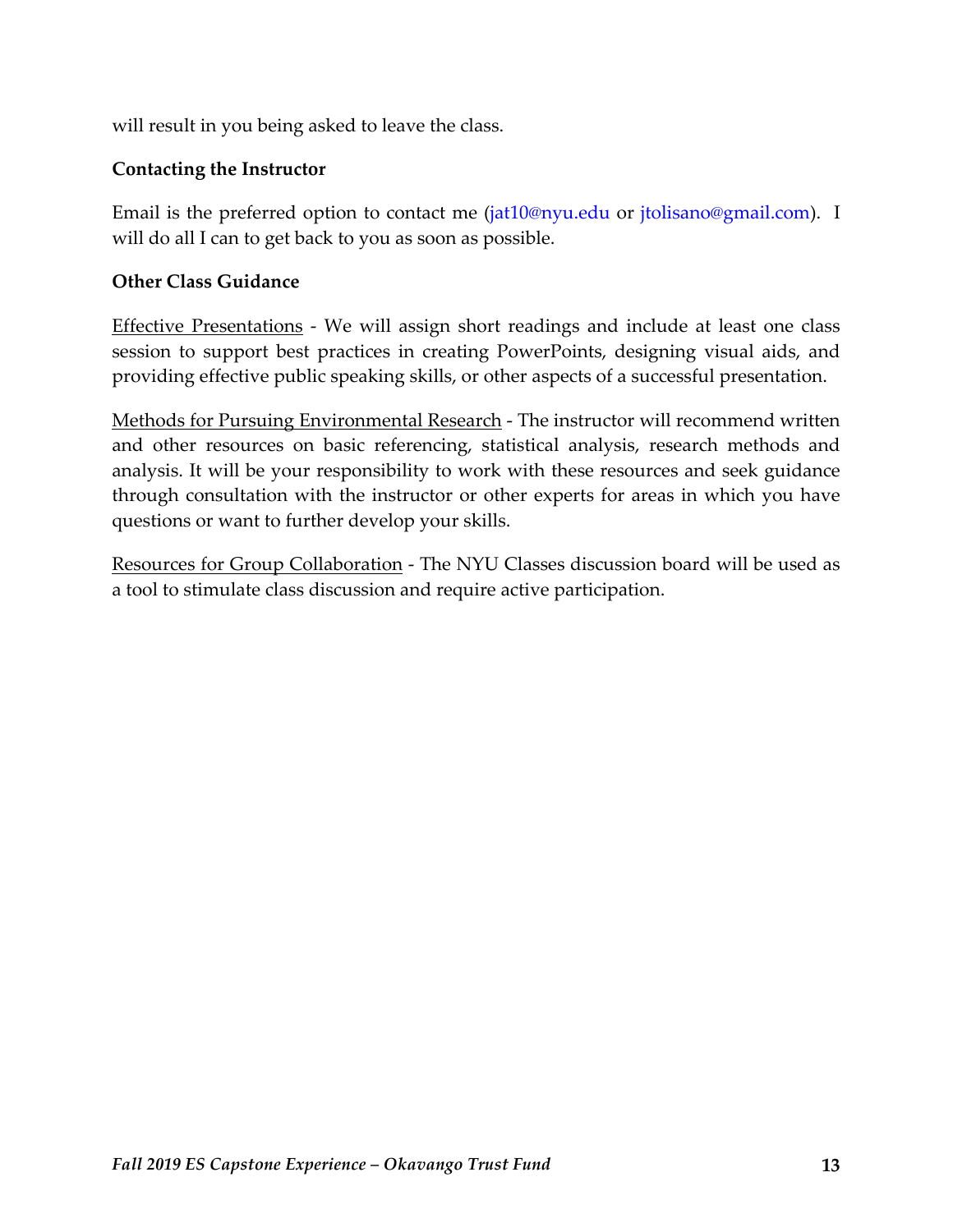# **Weekly Session Topics:**

**Team Meeting 1 (Sept 16) – An introduction to conservation finance concepts, proposal writing, and an overview of class objectives and responsibilities** – In our first class meeting we will explore an overview of how economics, finance, and business management decisions affect the work of nature conservation. We will establish what we mean by "conservation finance" and look at the options available to governments, non-governmental organizations (NGOs), banks, investors, donors, philanthropists, and other institutions to pay the costs of biodiversity and natural resource conservation. We will confirm the project area that you have selected as the focus for your semester project. We will then review the basic context and issues facing your selected project area, and establish the format, content, and structure for the proposal you will produce at the completion of your capstone experience. Each student will then confirm the research team they want to join, the class meeting they want to lead, and make certain they fully understand the overall semester requirements.

#### **Class Preparation Materials:**

Fink, Carly and Tensie Whelan, 2016. The Sustainability Business Case for the 21<sup>st</sup> Century Corporation. NYU Stern Center for Sustainable Business, October 2016. 30 pp.

Credit Suisse/World Wildlife Fund, 2014. Conservation Finance - Moving beyond donor funding toward an investor-driven approach. Gland, Switzerland, 32 p.

Cranford, M., Leggett, M., Oakes, N., Parker, C. ed., 2012. The Little Biodiversity Finance Book, Global Canopy Programme; Oxford. *For our first class read pages 15-109*

World Wildlife Fund, 2009. Guide to Conservation Finance, 54 pp.

Nebiu, Besim, 2002. Project Proposal Writing. The Regional Environmental Center for Central and Eastern Europe, 38 pp.

"How to Write a Business Case", 3pp.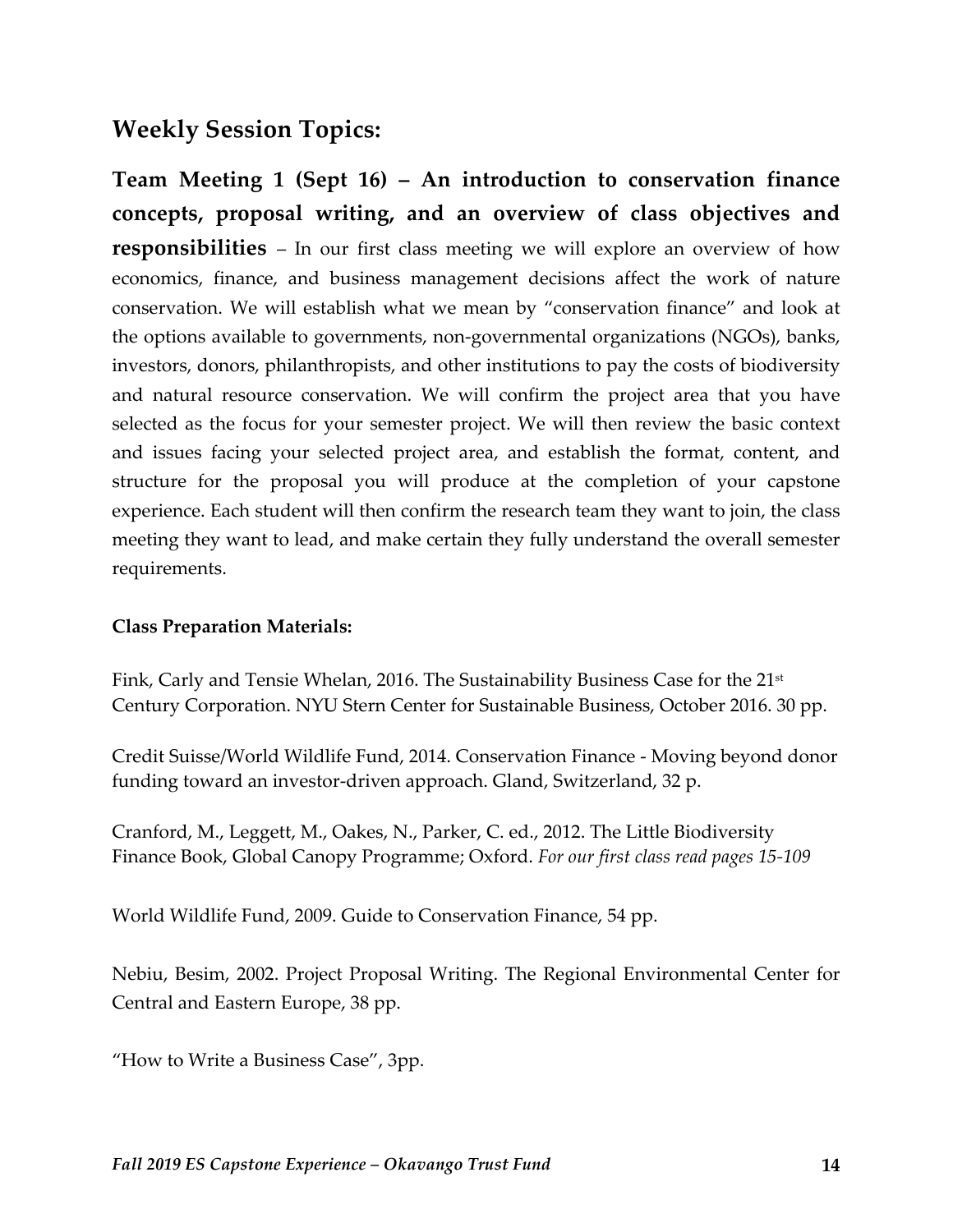## **Team Meeting 2 (Sep 23) – Conservation Finance Tools – Trust Funds –** We will review how conservation trust fund mechanisms are set up, funded, and operated, and examine case studies of trust funds that have been created in the U.S. and worldwide to ensure long term protection of nature and natural resources.

### **Class Preparation Materials:**

Adams, John S. and Ray Victurine, 2011. Permanent Conservation Trusts – A Study of the Long-Term Benefits of Conservation Endowments. 14 pp.

\_\_\_, 2011. Environmental Trust Funds. In Managing Marine Protected Areas: A toolkit for the Western Indian Ocean, 2pp.

Tolisano, Jim, Katy Mathias, and Ray Victurine, 2013. Developing a Conservation Trust Fund for the Western Indian Ocean Coastal Challenge. Indian Ocean Commission internal report. Read pp. 13-47.

http://www.abcg.org/action/document/show?document\_id=678

Bladon, Annabelle, Essam Yassin Mohammed, and E. J. Milner-Gulland. 2014. A Review of Conservation Trust Funds for Sustainable Marine Resources Management: Conditions for Success. IIED Working Paper. IIED, London. 42 pp. http://pubs.iied.org/16574IIED

Spergel, Barry and Kathleen Mikitin, 2015. Practice Standards for Conservation Trust Funds. Conservation Finance Alliance.

Global Environment Facility, 1998. Evaluation of Experience with Conservation Trust Funds. GEF Secretariat, Monitoring and Evaluation Team, 79 pp. Downloaded from: https://www.cbd.int/financial/trustfunds/g-gefevaluation.pdf.

**Team Meeting 3 (Sep 30) – Conservation Finance Tools – Offsets and Compensation Agreements –** We will review how governments or lending institutions (banks, equity investors) can require developers to pay for conservation measures that will offset irreversible environmental impacts. We will examine the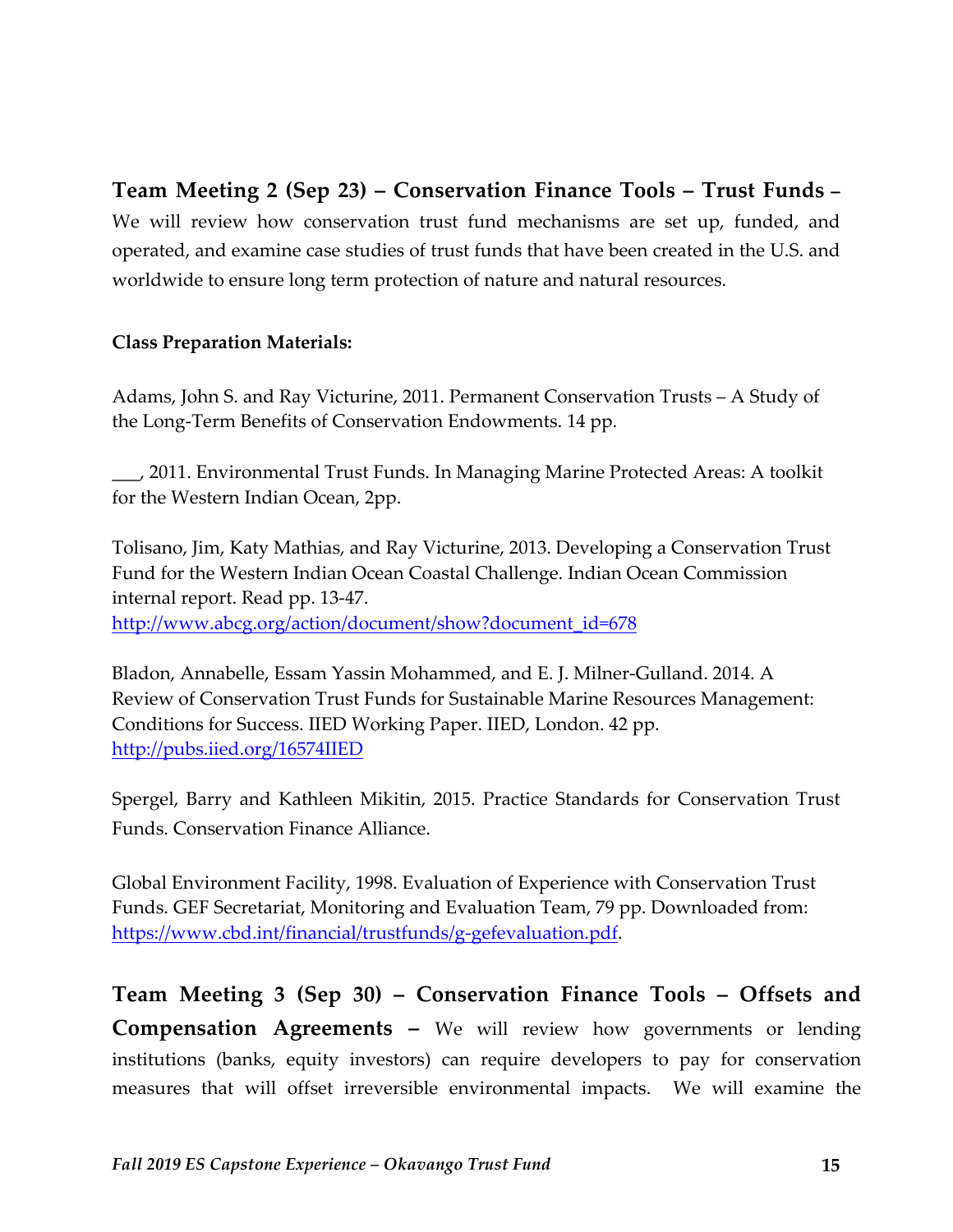regulatory or policy changes that will need to occur for such offset and compensation plans to make a difference on the ground.

#### **Class Preparation Materials:**

The Biodiversity Consultancy, 2015. "Biodiversity Offsets". http://www.thebiodiversityconsultancy.com/approaches/biodiversity-offsets/. Read through the "Services", "Sectors", "Approaches", and "Projects" pages on this website.

Martine Maron, Ascelin Gordon, Brendan G. Mackey, Hugh P. Possingham and James E. M. Watson, 2015. Conservation: Stop the misuse of biodiversity offsets. Nature, Vol. 523, Issue 7561. http://www.nature.com/news/conservation-stop-misuse-of-biodiversity-offsets-1.18010#auth-4.

Susan Walker, Ann L. Brower, R.T. Theo Stephens, and William G. Lee, 2009. Why bartering biodiversity fails. Conservation Letters 2 (2009) 149–157

Forest Trends, 2010. Business and Biodiversity Offsets Program. 2pp.

BBOP, 2012. Standard on Biodiversity Offsets. Read pp. 6-21.

New Forests, 2010. Mitigation and Conservation Banking in the United States. 3pp.

Bovarnick A, Knight C & Stephenson J., 2010. Habitat Banking in Latin America and Caribbean: A Feasibility Assessment . United Nations Development Programme. Read pp. 1-30.

# **Team Meeting 4 (Oct 7) Getting the Message Across** – **Communication, Marketing, Outreach** We will use our final class meeting to review methods to deliver formal presentations and communicate conservation to non-science audiences. We will also prepare and rehearse the content for the formal presentation the class will deliver in the final week of the semester.

### **Class Preparation Materials:**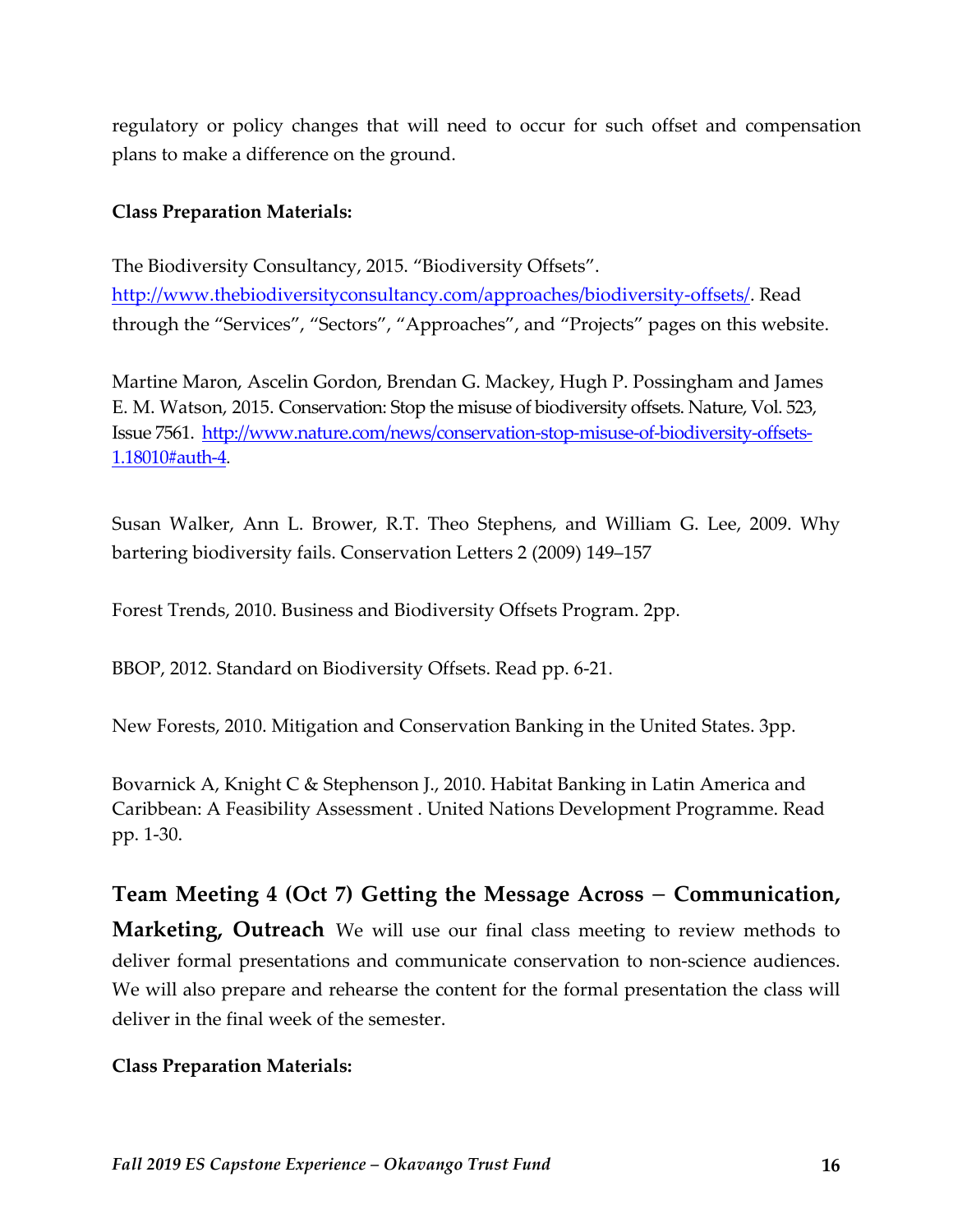Markowitz, Ezra, Caroline Hodge, and Gabriel Harp, 2014. A Guide to Effective Climate Change Communication. Earth Institute, Columbia University. 76 pp. (although the focus is on building awareness and understanding of climate change, the approach they use is relevant for any environment issue).

Curtis, D. J., N. Reid, and G. Ballard. 2012. Communicating ecology through art: what scientists think. *Ecology and Society* **17**(2): 3

U.S. Environmental Protection Agency, 2010. Communication Strategies, 6 pp.

\_\_\_, 2011. Key Steps to Building a Communications Strategy, 3 pp.

Pearson, Victoria and Carolyne Culver, 2016. Writing a Communications Strategy. University of Oxford, 28 pp.

Monroe, Martha, 2016. "Introduction to Environmental Communication". https://www.youtube.com/watch?v=2MLCGQlAdb4 (the sound on this video is terrible, but her slides are a good summary).

**Oct 14** – no formal class meeting (Indigenous Peoples Day). Individual research teams should make plans to meet independently during the week and advance their work towards the final presentation and report.

**Team Meeting 5 (Oct 21) - An introduction to sustainable banking principles –** Banks and other financial institutions are increasingly responding to conservation threats by requiring borrowers to achieve specific environment-socialgovernance (ESG) standards, and governments and businesses are developing the capacity to abide by them. The development and use of such standards in the lending and investment sector can also be a critical ingredient in the shift to a more "green economy". We will look at international and local safeguards being used by banks and lenders to ensure that borrowers apply best practices and standards in infrastructure and natural resource development projects. We will use the International Monetary Corporation's Performance Standards, and the Equator Principles as models that can inform national and local banks in the U.S. and internationally.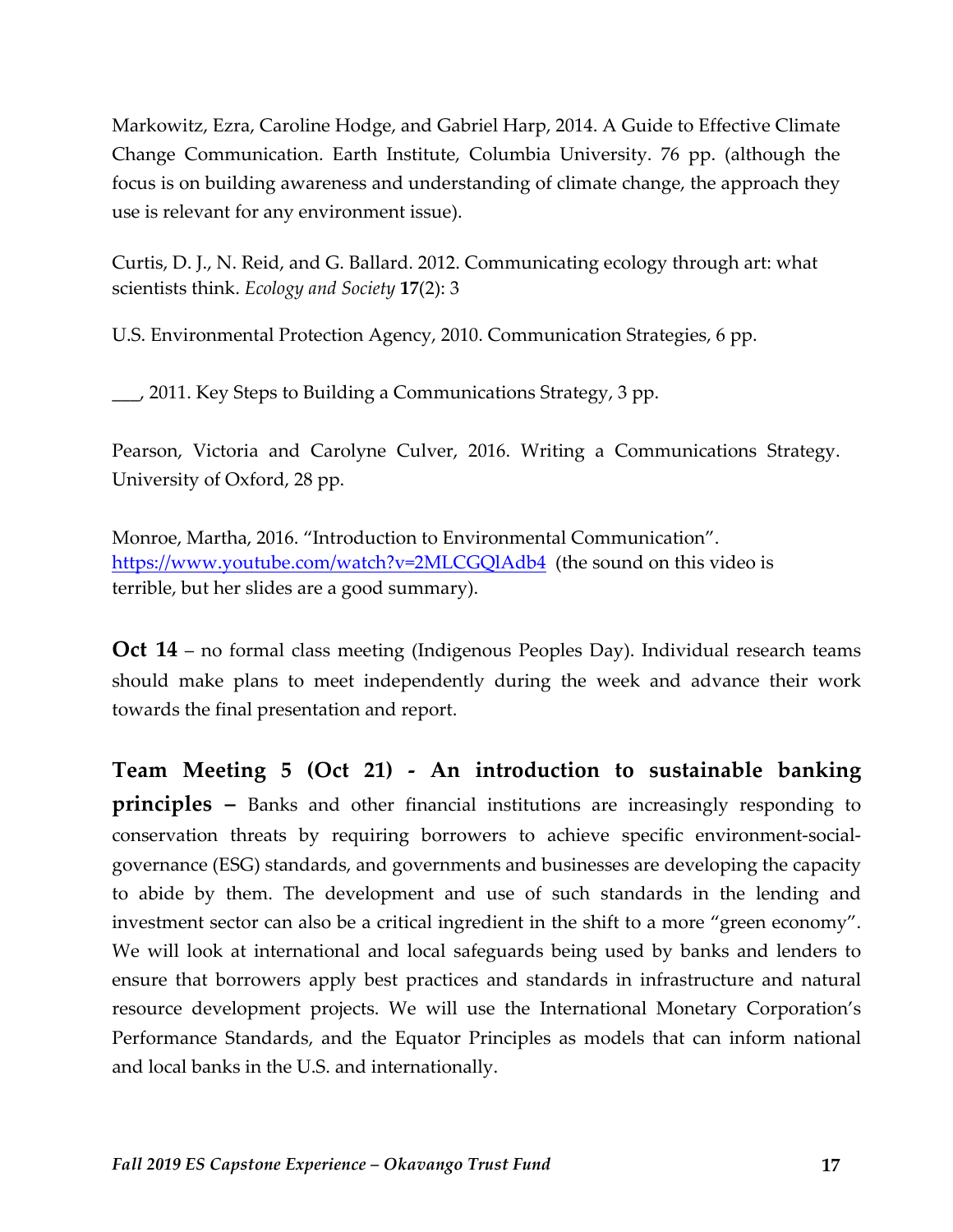### **Class Preparation Materials:**

Equator Principles - http://www.equator-principles.com/index.php/about-ep.

Equator Principles, 2013. Equator Principles III. 24 pp.

IFC Performance Standards - https://firstforsustainability.org/riskmanagement/implementing-ifc-environmental-and-social-requirements/establish-andmaintain-an-esms/ifc-environmental-and-social-performance-requirements/ifcperformance-standards/

BSR/Oxfam, 2014. Fair Bank Guide: A Feasibility Study for South East Asia, read pages 13-17.

Jan Willem van Gelder, 2006. The Dos and Don'ts of Sustainable Banking. BankTrac Manual, 21pp.

United Nations Environment Program, 2011. UNEP FI Guide to Banking and Sustainability, pp. 18-27

Imeson, Michael and Alastair Sim, 2010. Sustainable Banking - Why helping communities and saving the planet is good for business, 21 pp.

**Team Meeting 6 (Oct 28) – An introduction to impact investing** We will examine the potentials, risks, and constraints to using investments made into companies, organizations, or funds with the specific intent to create beneficial social and environmental impacts and an acceptable financial return. We will look at case studies of impact investments and try to determine the reach and impact these investments appear to have in terms of increased environmental conservation. *Research work plan due from each team*.

### **Class Preparation Materials:**

Leytes, Marina, 2015. "Financing the Sustainable Development Goals with 'Blended Capital'", ImpactAlpha, September 25, 2015 http://impactalpha.com/financing-thesustainable-development-goals-with-blended-capital/.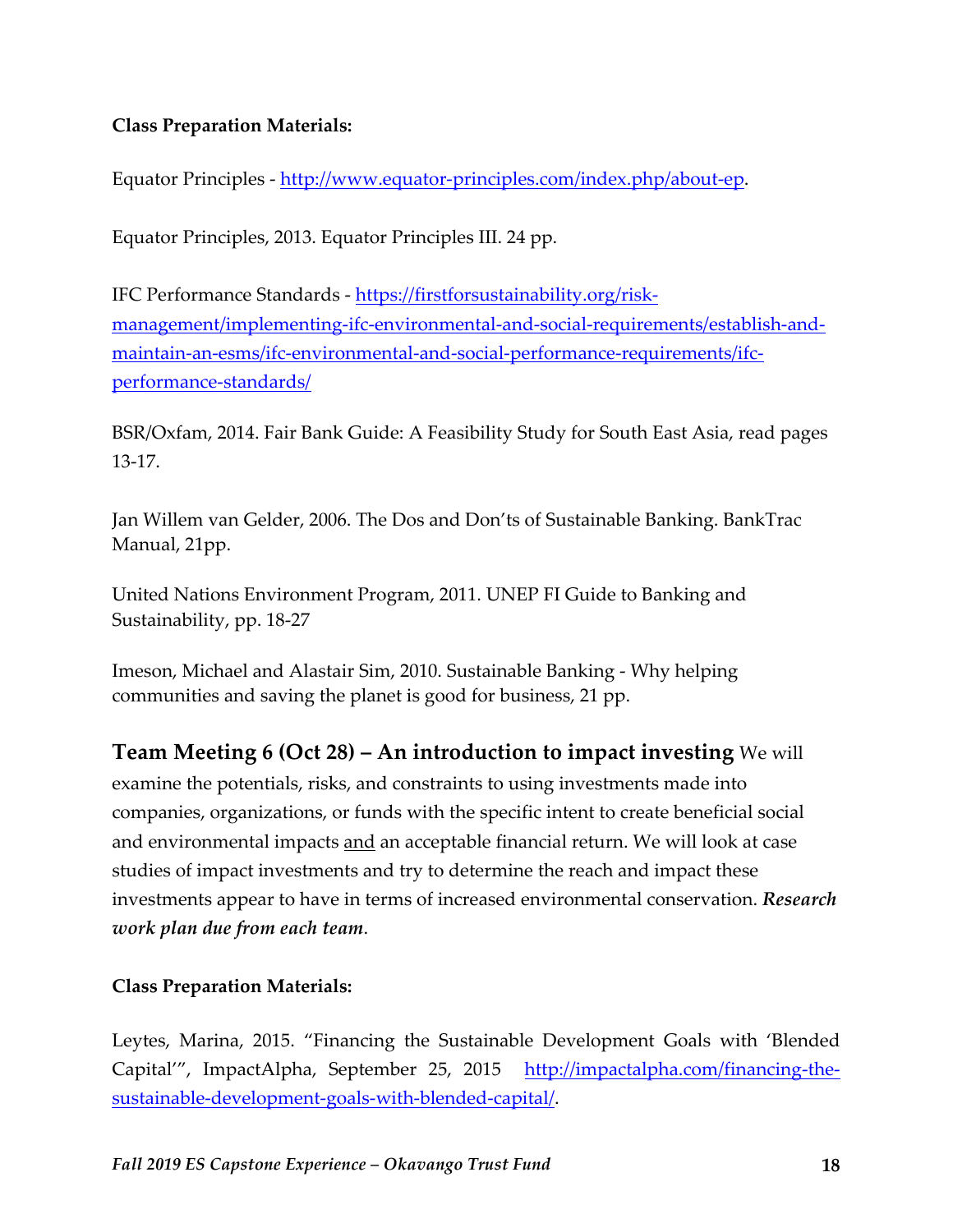Calvert Foundation, 2012. Gateways to Impact: Industry Survey of Financial Advisors on Sustainable and Impact Investing. 18 pp.

http://www.calvertfoundation.org/storage/documents/Gateways-to-Impact.pdf.

Tyson, Judith, Stephany Griffith-Jones and Dirk Willem te Velde, 2014. Post crisis trends in private capital flows to developing countries. ODI Technical Report, 18pp. http://www.stephanygj.net/papers/PostCrisisTrendsPrivateCapitalFlowsToDeveloping Countries2014.pdf

Global Impact Investing Network (GIIN), . The Landscape for Impact Investing in South Asia. Read: "Executive Summary" (Overview and Current State of the Market), and "Introduction". https://thegiin.org/knowledge/publication/the-landscape-for-impactinvesting-in-south-asia.

NatureVest/EKO Asset Managers, 2014. Investing in Conservation – A Landscape Assessment of an Emerging Market, 12 pp.

NatureVest Overview and 2015 Outlook (PPT presentation)

J.P. Morgan, 2010. Impact Investments – An Emerging Asset Class. Read pp. 5-29

**Team Meeting 7 (Nov 4) – Conservation Finance Tools – taxes, fees, easements, and transfer of development rights -** In this class we will review how government regulated taxes, fees, fines, and the transfer of development rights can be used to generate the finances need by agencies and NGOs to carry out conservation work. We will also examine the constraints and limitations of using taxes and fees for conservation.

### **Class Preparation Materials:**

Pennsylvania Land Trust Association, 2015. "Transfer of Development Rights". http://conservationtools.org/guides/12-transfer-of-development-rights.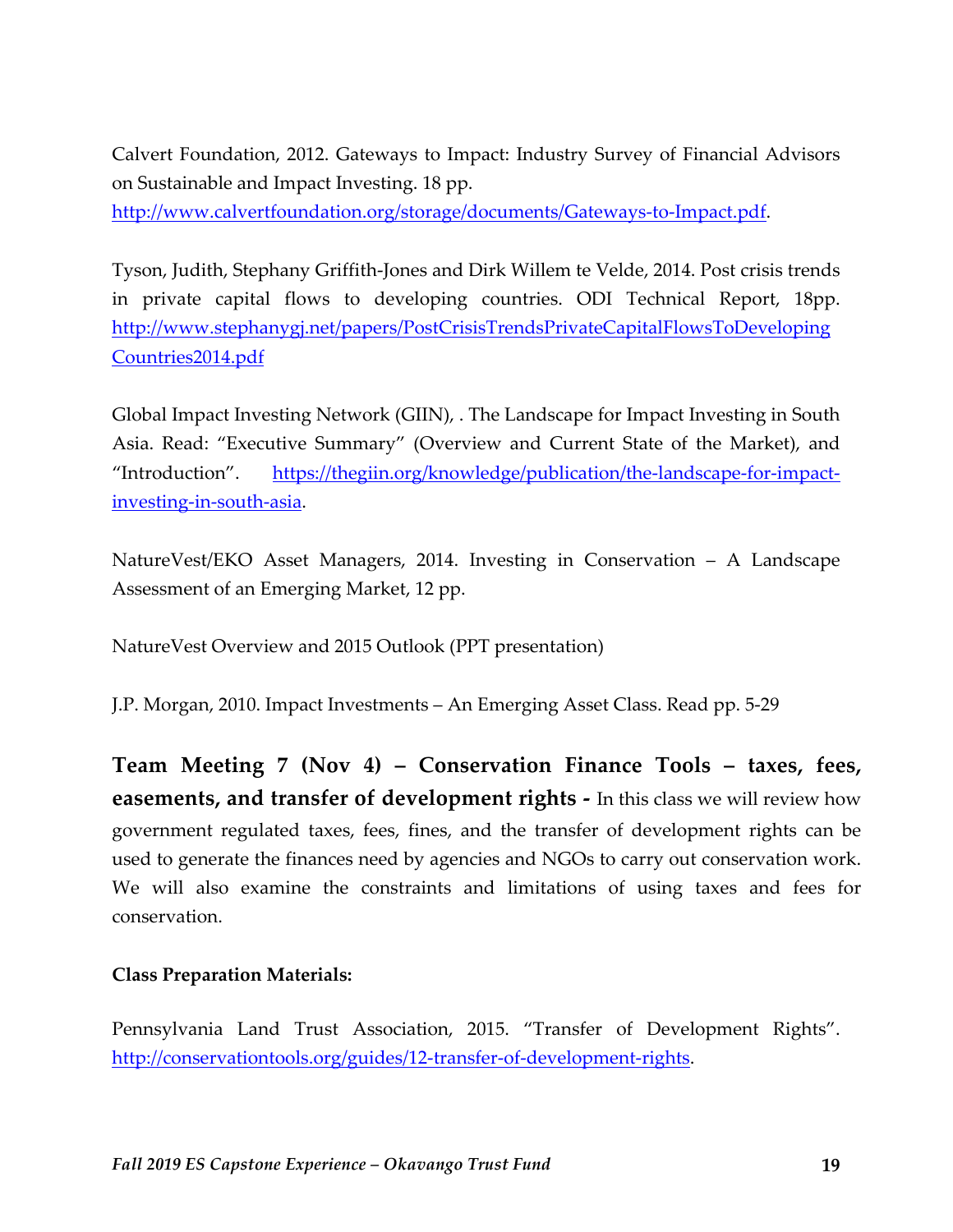University of Wisconsin Extension Service, 2005. Transfer of Development Rights, 4pp.

Higgins, Noelle, 2001. Transfer Development Rights. 2pp.

Tax Policy Center, 2015. Taxes and the Environment: What Are Green Taxes? http://www.taxpolicycenter.org/briefing-book/key-elements/environment/what-is.cfm.

Sollund, Stig, 2007. Environmental Taxes. Ministry of Finance, Government of Norway, 9pp.

Dinan, Terry, et al., 2013. Effects of a Carbon Tax on the Economy and the Environment, U.S. Congressional Budget Office, 23 pp.

Stavins, Robert N., and Bradley W. Whitehead. "Greening of America's Taxes: Pollution Charges and Environmental Protection." Discussion Paper 92-03, Kennedy School of Government, Harvard University, March 1992. – read the Executive Summary, Chapter 1, and the Appendix (page 36) – *this publication is early 30 years old, but still very relevant to current needs and opportunities. Rob Stavins works way ahead of his time.*

**Team Meeting 8 (Nov 11) – Conservation Finance Tools – Payments for Ecosystem Services –** We will review the various options for private landowners to receive payments to protect the ecosystem values on their properties. We will specifically look at payments for carbon sequestration, water and watershed conservation, tourism, and species protection, and we will examine case studies of payment systems operating in the U.S. and worldwide.

### **Class Preparation Materials:**

Ecosystem Marketplace, 2012. Payments for Ecosystem Services Matrix Chart, 1pp. (*study this summary of the existing markets*)

Asquith, Nigel and Sven Wunder, 2008. Payments for Watershed Services – The Bellagio Conversations. 32 pp.

Asquith, Nigel M., Maria Teresa Vargas, Sven Wunder, 2008. Selling two environmental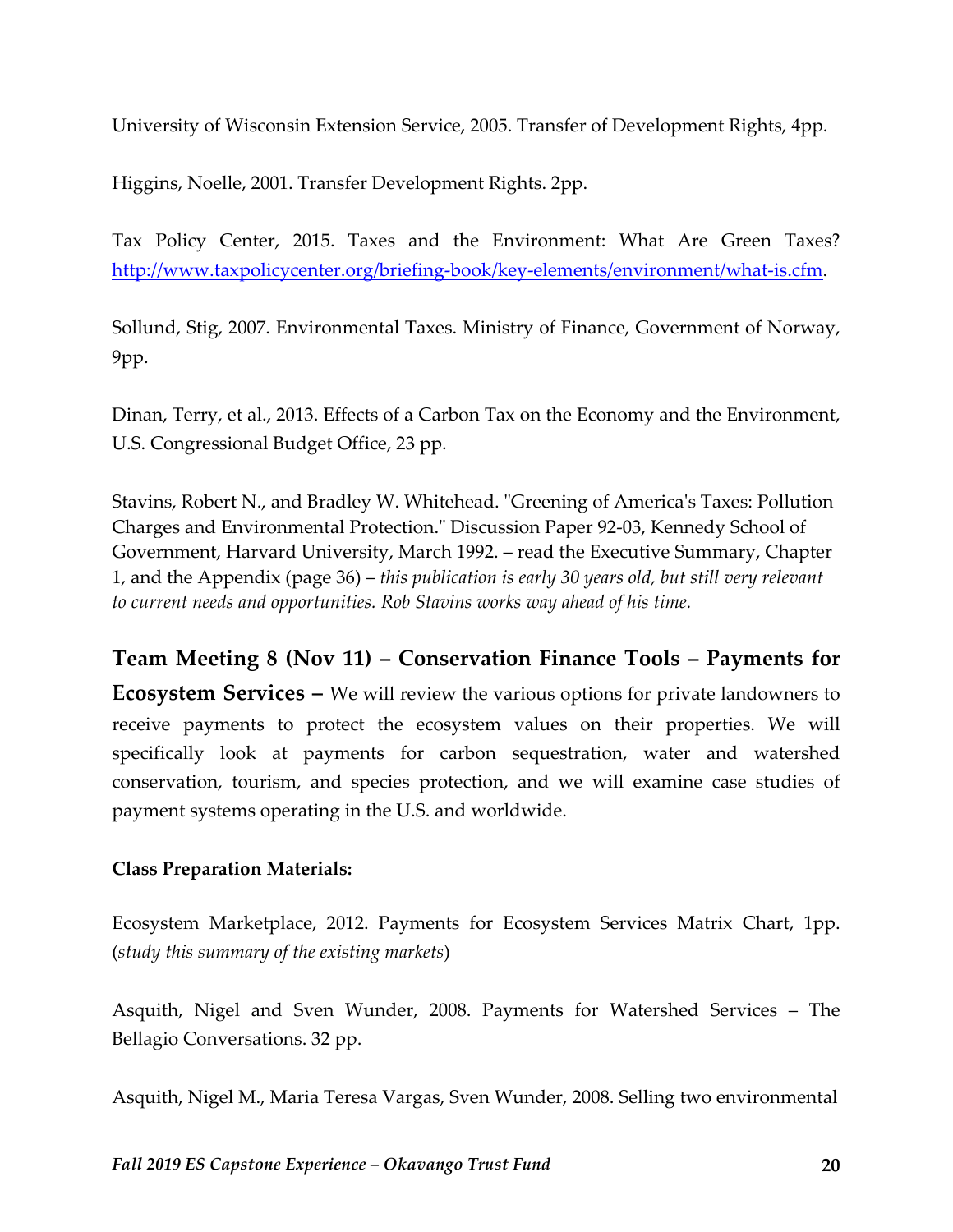services: In-kind payments for bird habitat and watershed protection in Los Negros, Bolivia. Ecological Economics 65 (2008) pp. 675-684.

Ranganathan, Janet, Fances Irwin, and Cecilia Procope Repinski, 2009. Banking on Nature's Assets - How Multilateral Development Banks Can Strengthen Development by Using Ecosystem Services. World Resources Institute, pp. 1-18.

Bhaskar Vira & William M. Adams, 2009. Ecosystem services and conservation strategy: beware the silver bullet. Conservation Letters 2 (2009) 158–162.

Jaeger, W.K., 2011. Ecosytem Services and the Potential Role for Markets. Oregon State University Extension Services, 30p.

**Team Meeting 9 (Nov 18) Conservation Finance Tools – Green/Blue Bonds and Debt Relief** An increasingly important tool in conservation finance is the use of debt instruments and debt relief to finance conservation programs. We will look at how standard bonds can be structured to fund projects that have beneficial social and environmental results, and how national debt can be restructured to achieve conservation targets.

### **Class Preparation Materials:**

Ivory, Abby, Paul F. Brown, and David Chen, 2016. How Green Bonds Will Become Mainstream. Stanford Social Innovation Review, July 18, 2016.

World Bank, 2015. What are Green Bonds? 32 pp.

Richardson, Paul, 2016. Seychelles Plans Blue Bonds to Develop Sustainable Fisheries. Bloomberg News, January 24, 2016. 4pp.

KPMG, 2015. Gearing up for Green Bonds. 16pp.

International Capital Market Association, 2016. Green Bond Principles. 7pp.

Jacewicz, Natalie, 2016. Green Bonds Grow in California. San Jose Mercury News, February 16 2016, 2pp.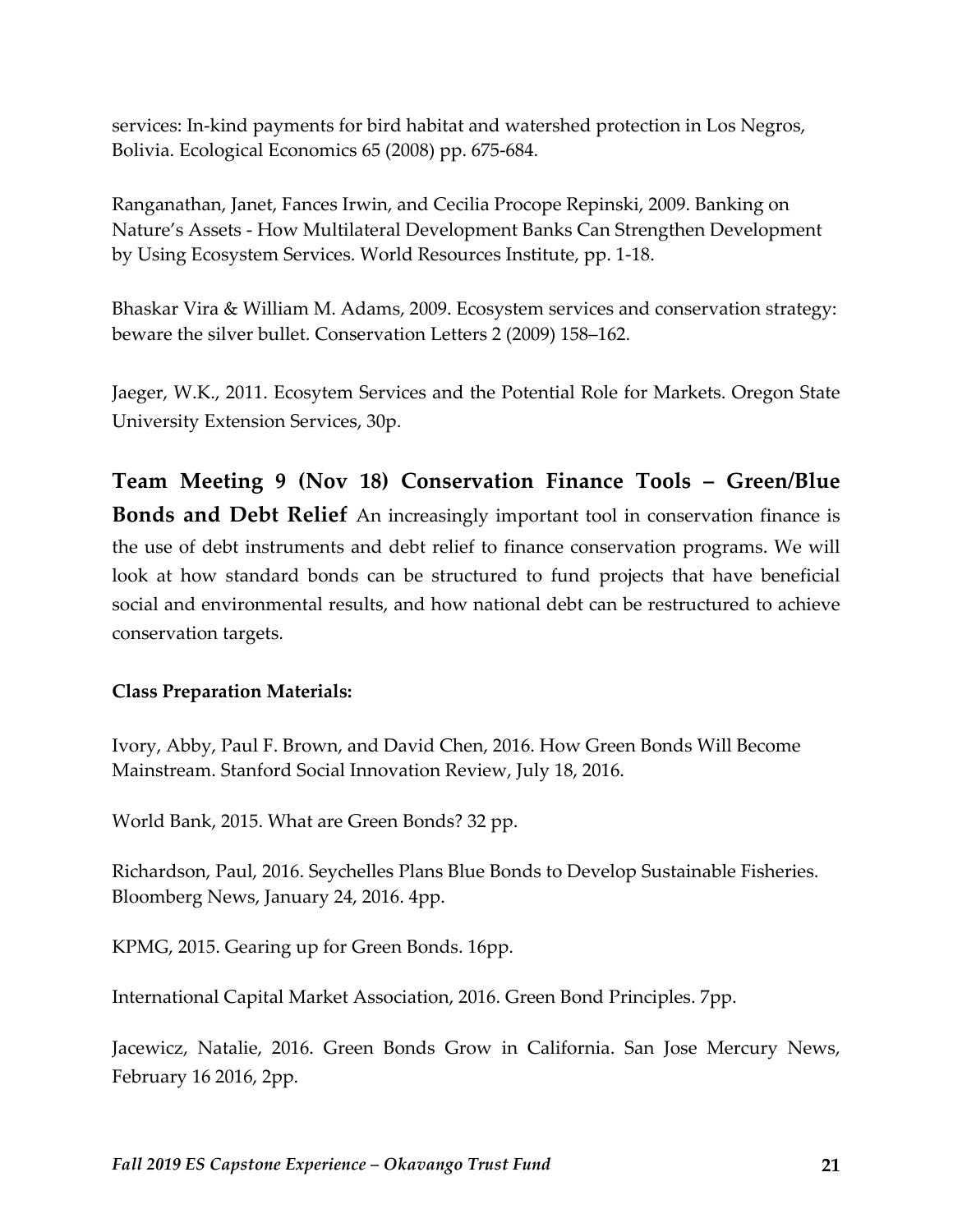Cranford, M., Henderson, I. R., Mitchell, A. W., Kidney, S. and Kanak, D. P. 2011. Unlocking Forest Bonds: A High-ˇLevel Workshop on Innovative Finance for Tropical Forests. Workshop Report. WWF Forest & Climate Initiative, Global Canopy Programme and Climate Bonds Initiative. 28 pp.

UNDP, 2017. Debt for Nature Swaps. 4 pp.

Gockel, Catherine Kilbane and Leslie C. Gray, 2011. Debt-for-Nature Swaps in Action: Two Case Studies in Peru. *Ecology and Society* 16(3): 13. http://www.ecologyandsociety.org/vol16/iss3/art13/.

*At the end of class each team will provide a 5-10 minute report on research results achieved thus far*.

*The Interim Project Status Report is due at the end of this class.*

**Team Meeting 10 (Nov 25) – Conservation Finance Tools – Creating standards and metrics for sustainable businesses and a "Green Economy" –** This class will bring us back to biology. Government policies and laws, and banking and corporate standards will only be effective if we understand how to measure and verify success. What do we measure and why? What metrics and methods do we need to be able to apply the mitigation hierarchy, IFC performance standards, or equator bank principles? What do we need to know, and what do we do with this information when we have it? We will also review certification standards and other measures being used to encourage the use of good practices in the production, distribution and marketing of agriculture, forestry, and mining products. We will look at supply chain dynamics and examine how lending and investment practices can affect each element in the supply chain. We will also explore how improved standards can help rural landowners improve their business while also increasing their attractiveness as potential clients in financial sectors.

#### **Class Preparation Materials:**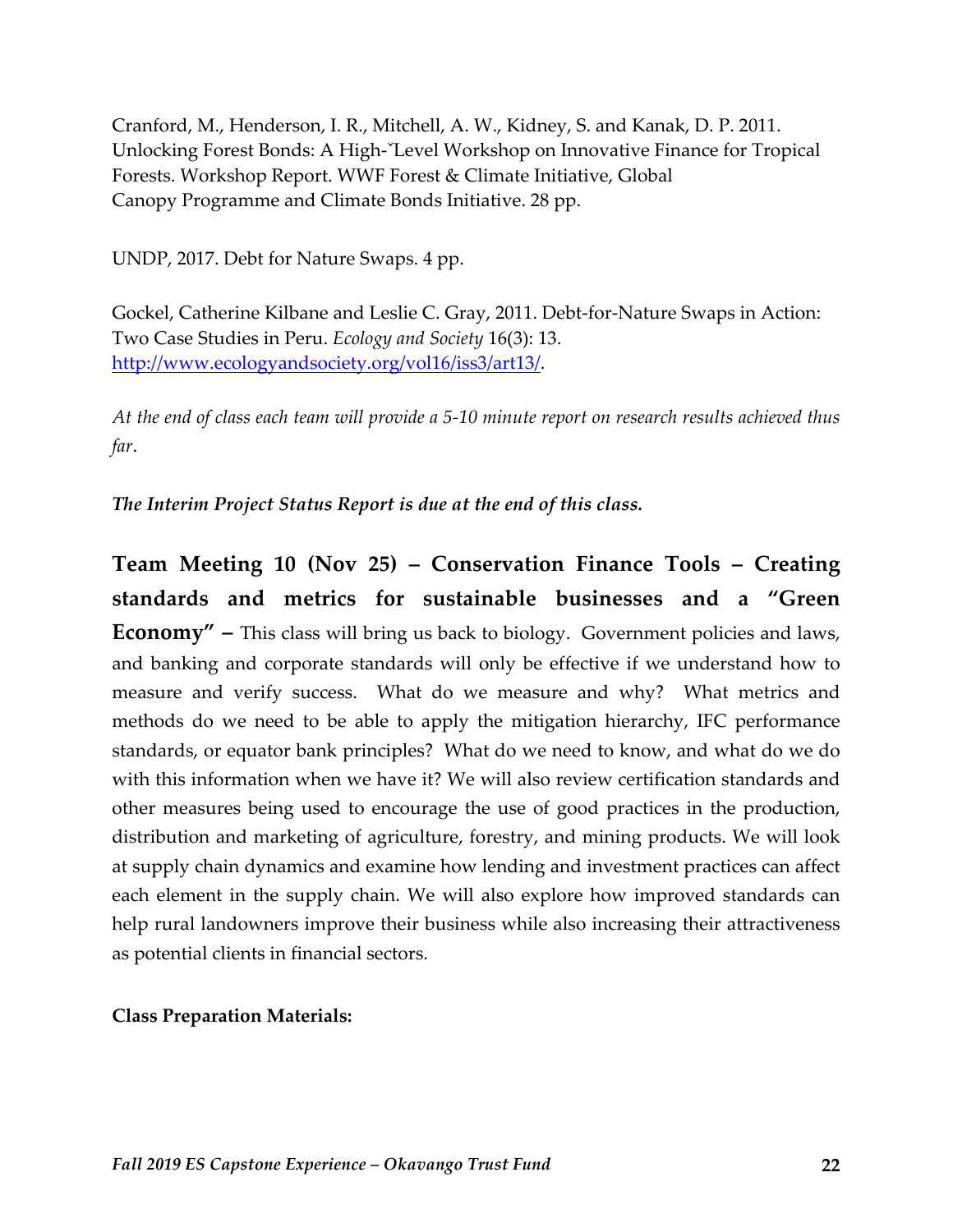Bishop, J., Kapila, S., Hicks, F., Mitchell, P. and Vorhies, F. 2008. *Building Biodiversity Business.* Shell International Limited and the International Union for Conservation of Nature: London, UK, and Gland, Switzerland. Read Chapters 3 and 4, pp. 24-101.

Nelson, Fred and Alasdair Harris, 2016. Five Ways to Advance Conservation Entrepreneurship. Stanford Social Innovation Review, 7 pp. http://ssir.org/articles/entry/five\_ways\_to\_advance\_conservation\_entrepreneurship 1/

World Resources Institute (WRI) in collaboration with United Nations Development Programme, United Nations Environment Programme, and World Bank. 2008. Roots of Resilience—Growing the Wealth of the Poor. Washington, DC: WRI. Read Chapter 1, pp. 1-19.

Robins, Nick and Simon Zadek, 2014. Welcoming a New Generation of Green Financial Policy Innovation. http://www.theguardian.com/sustainable-business/green-financialpolicy-new-generation.

Stem, Caroline, et.al. 2005. Monitoring and Evaluation in Conservation. Conservation Biology, Vol 19, No. 2, April 2005, pp. 295-309.

Gullison, R.E., J. Hardner, S. Anstee, M. Meyer. 2015. Good Practices for the Collection of Biodiversity Baseline Data. Prepared for the Multilateral Financing Institutions Biodiversity Working Group & Cross-Sector Biodiversity Initiative. Read pp. 5-62.

Network for Business Sustainability, 2011. Metrics for Valuing Business Sustainability. 11pp.

Slaper, Timothy F., 2015. Triple Bottom Line: What Is It and How Does It Work? 8pp.

RedLAC, 2008. Measuring the Impact of Environmental Funds on Biodiversity. Pp. 13- 27.

National Community Investment Fund, Collaborating to Harmonize Standardized Metrics for Impact Investors. Read pp. 1-9.

**Team Meeting 11 (Dec 2) Putting It All Together – Creating an Integrated Sustainable Finance Strategy for Local and Regional Conservation**